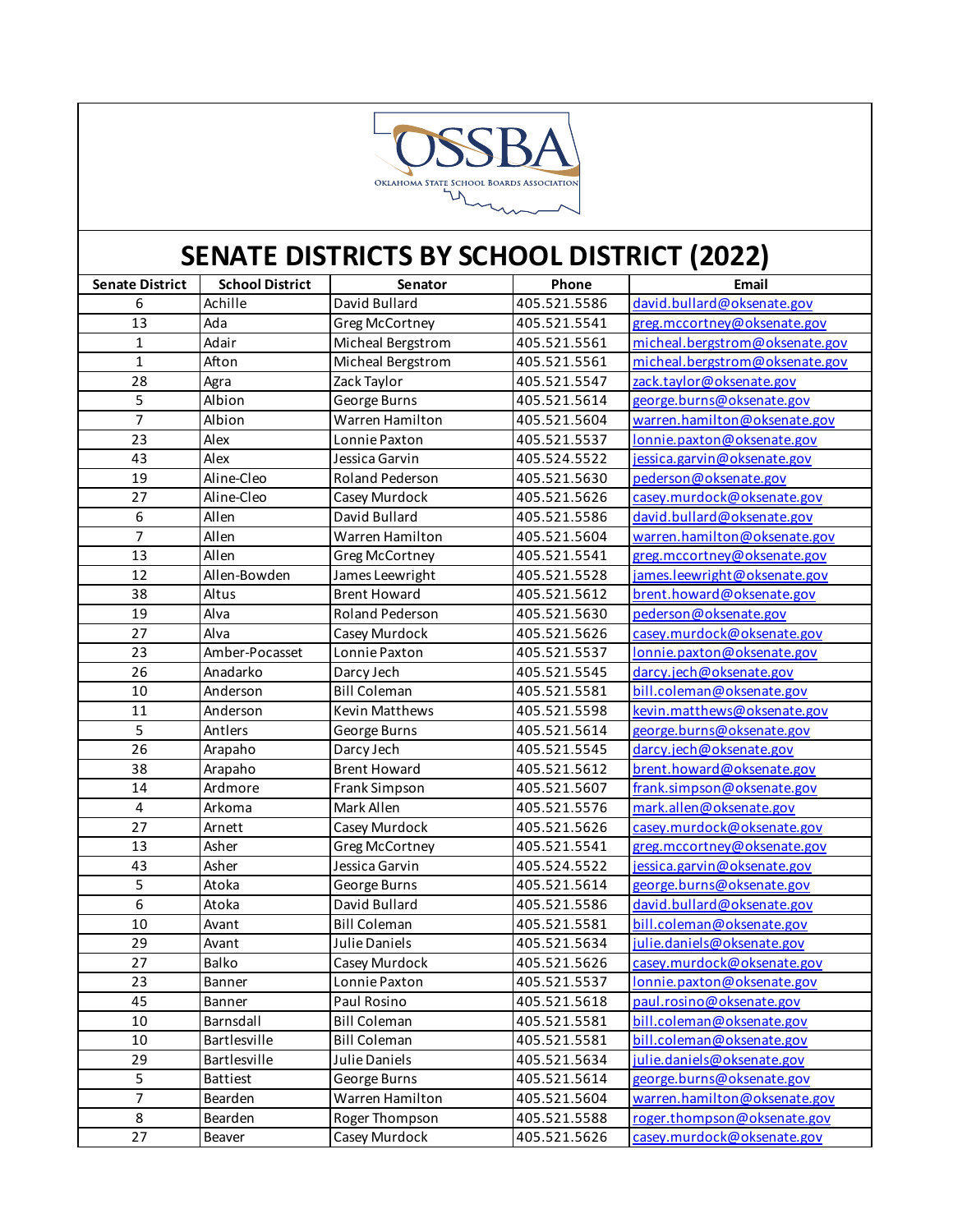

| <b>Senate District</b> | <b>School District</b> | Senator                 | Phone        | Email                          |
|------------------------|------------------------|-------------------------|--------------|--------------------------------|
| 8                      | <b>Beggs</b>           | Roger Thompson          | 405.521.5588 | roger.thompson@oksenate.gov    |
| 3                      | Belfonte               | <b>Blake Stephens</b>   | 405.521.5574 | blake.stephens@oksenate.gov    |
| 4                      | Belfonte               | Mark Allen              | 405.521.5576 | mark.allen@oksenate.gov        |
| 6                      | Bennington             | David Bullard           | 405.521.5586 | david.bullard@oksenate.gov     |
| 37                     | Berryhill              | Cody Rogers             | 405.521.5600 | cody.rogers@oksenate.gov       |
| 30                     | Bethany                | Julia Kirt              | 405.521.5636 | julia.kirt@oksenate.gov        |
| 17                     | Bethel                 | Shane Jett              | 405.521.5539 | shane.jett@oksenate.gov        |
| 28                     | Bethel                 | Zack Taylor             | 405.521.5547 | zack.taylor@oksenate.gov       |
| 31                     | <b>Big Pasture</b>     | Chris Kidd              | 405.521.5563 | chris.kidd@oksenate.gov        |
| 10                     | <b>Billings</b>        | <b>Bill Coleman</b>     | 405.521.5581 | bill.coleman@oksenate.gov      |
| 19                     | <b>Billings</b>        | <b>Roland Pederson</b>  | 405.521.5630 | pederson@oksenate.gov          |
| 20                     | Billings               | Chuck Hall              | 405.521.5628 | chuck.hall@oksenate.gov        |
| 26                     | Binger-Oney            | Darcy Jech              | 405.521.5545 | darcy.jech@oksenate.gov        |
| 31                     | Bishop                 | Chris Kidd              | 405.521.5563 | chris.kidd@oksenate.gov        |
| 12                     | Bixby                  | James Leewright         | 405.521.5528 | james.leewright@oksenate.gov   |
| 18                     | Bixby                  | Kimberly David          | 405.521.5590 | kimberly.david@oksenate.gov    |
| 25                     | Bixby                  | Joe Newhouse            | 405.521.5675 | joe.newhouse@oksenate.gov      |
| 33                     | Bixby                  | Nathan Dahm             | 405.521.5551 | nathan.dahm@oksenate.gov       |
| 37                     | Bixby                  | Cody Rogers             | 405.521.5600 | cody.rogers@oksenate.gov       |
| 10                     | Blackwell              | <b>Bill Coleman</b>     | 405.521.5581 | bill.coleman@oksenate.gov      |
| 19                     | Blackwell              | <b>Roland Pederson</b>  | 405.521.5630 | pederson@oksenate.gov          |
| 38                     | Blair                  | <b>Brent Howard</b>     | 405.521.5612 | brent.howard@oksenate.gov      |
| 23                     | Blanchard              | Lonnie Paxton           | 405.521.5537 | lonnie.paxton@oksenate.gov     |
| 43                     | Blanchard              | Jessica Garvin          | 405.524.5522 | jessica.garvin@oksenate.gov    |
| $\mathbf{1}$           | Bluejacket             | Micheal Bergstrom       | 405.521.5561 | micheal.bergstrom@oksenate.gov |
| 27                     | <b>Boise City</b>      | Casey Murdock           | 405.521.5626 | casey.murdock@oksenate.gov     |
| 4                      | Bokoshe                | Mark Allen              | 405.521.5576 | mark.allen@oksenate.gov        |
| 26                     | Boone-Apache           | Darcy Jech              | 405.521.5545 | darcy.jech@oksenate.gov        |
| 31                     | Boone-Apache           | Chris Kidd              | 405.521.5563 | chris.kidd@oksenate.gov        |
| 32                     | Boone-Apache           | John Michael Montgomery | 405.521.5567 | john.montgomery@oksenate.gov   |
| 5                      | Boswell                | George Burns            | 405.521.5614 | george.burns@oksenate.gov      |
| 6                      | Boswell                | David Bullard           | 405.521.5586 | david.bullard@oksenate.gov     |
| 13                     | <b>Bowlegs</b>         | Greg McCortney          | 405.521.5541 | greg.mccortney@oksenate.gov    |
| 28                     | <b>Bowlegs</b>         | Zack Taylor             | 405.521.5547 | zack.taylor@oksenate.gov       |
| 10                     | Bowring                | <b>Bill Coleman</b>     | 405.521.5581 | bill.coleman@oksenate.gov      |
| 4                      | <b>Braggs</b>          | Mark Allen              | 405.521.5576 | mark.allen@oksenate.gov        |
| 8                      | <b>Braggs</b>          | Roger Thompson          | 405.521.5588 | roger.thompson@oksenate.gov    |
| 9                      | <b>Braggs</b>          | Dewayne Pemberton       | 405.521.5533 | dewayne.pemberton@oksenate.gov |
| 13                     | Bray-Doyle             | <b>Greg McCortney</b>   | 405.521.5541 | greg.mccortney@oksenate.gov    |
| 43                     | Bray-Doyle             | Jessica Garvin          | 405.524.5522 | jessica.garvin@oksenate.gov    |
| 23                     | <b>Bridge Creek</b>    | Lonnie Paxton           | 405.521.5537 | lonnie.paxton@oksenate.gov     |
| 43                     | <b>Bridge Creek</b>    | Jessica Garvin          | 405.524.5522 | jessica.garvin@oksenate.gov    |
| 3                      | <b>Briggs</b>          | <b>Blake Stephens</b>   | 405.521.5574 | blake.stephens@oksenate.gov    |
| 9                      | <b>Briggs</b>          | Dewayne Pemberton       | 405.521.5533 | dewayne.pemberton@oksenate.gov |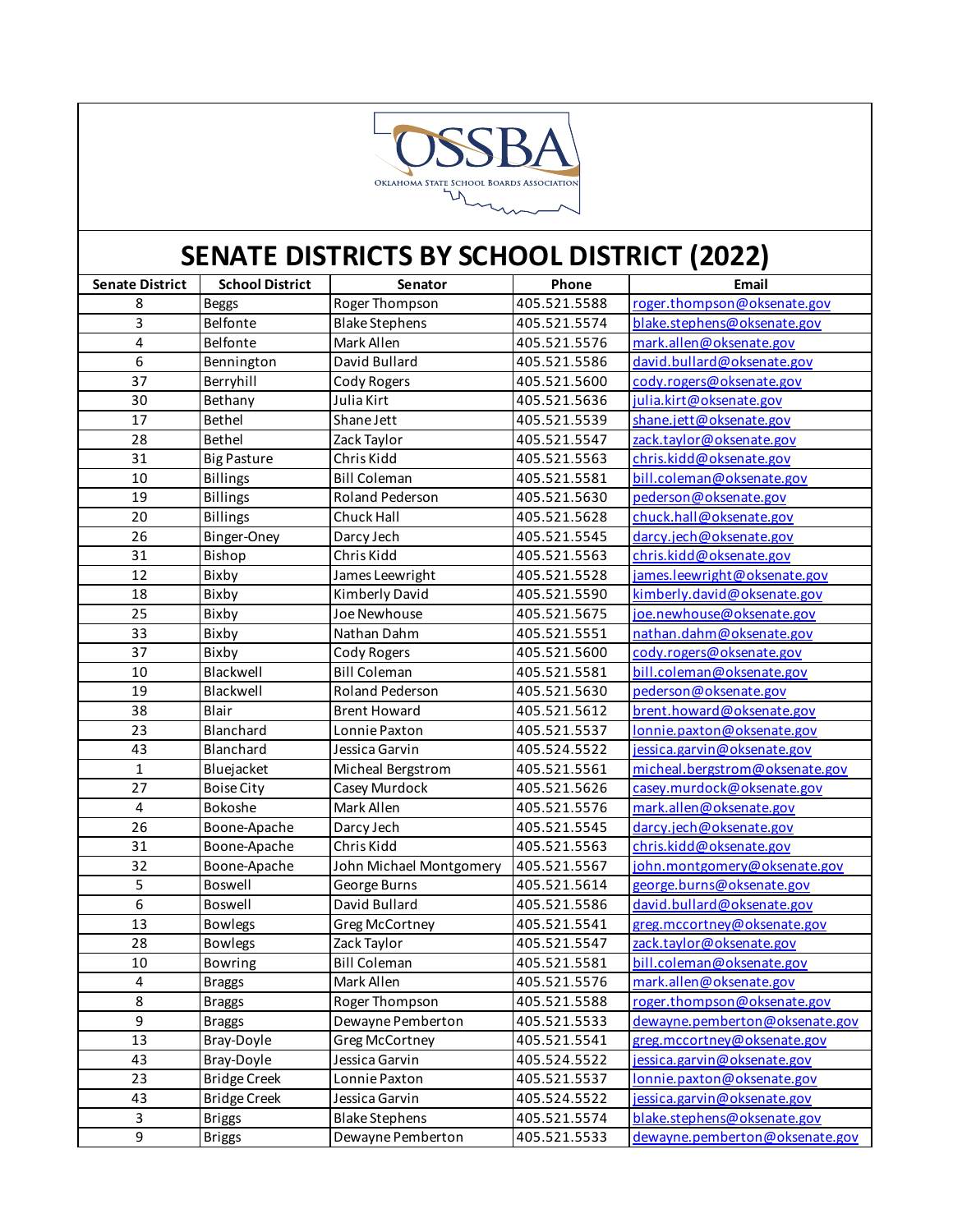

| <b>Senate District</b>  | <b>School District</b>      | Senator                 | Phone        | Email                        |
|-------------------------|-----------------------------|-------------------------|--------------|------------------------------|
| 12                      | Bristow                     | James Leewright         | 405.521.5528 | james.leewright@oksenate.gov |
| 18                      | <b>Broken Arrow</b>         | Kimberly David          | 405.521.5590 | kimberly.david@oksenate.gov  |
| 25                      | <b>Broken Arrow</b>         | Joe Newhouse            | 405.521.5675 | joe.newhouse@oksenate.gov    |
| 33                      | <b>Broken Arrow</b>         | Nathan Dahm             | 405.521.5551 | nathan.dahm@oksenate.gov     |
| 36                      | <b>Broken Arrow</b>         | John Haste              | 405.521.5602 | john.haste@oksenate.gov      |
| 5                       | <b>Broken Bow</b>           | George Burns            | 405.521.5614 | george.burns@oksenate.gov    |
| $\overline{\mathbf{4}}$ | Brushy                      | Mark Allen              | 405.521.5576 | mark.allen@oksenate.gov      |
| 27                      | <b>Buffalo</b>              | Casey Murdock           | 405.521.5626 | casey.murdock@oksenate.gov   |
| $\overline{7}$          | <b>Buffalo Valley</b>       | Warren Hamilton         | 405.521.5604 | warren.hamilton@oksenate.gov |
| 19                      | Burlington                  | Roland Pederson         | 405.521.5630 | pederson@oksenate.gov        |
| 38                      | <b>Burns Flat-Dill City</b> | <b>Brent Howard</b>     | 405.521.5612 | brent.howard@oksenate.gov    |
| $\overline{7}$          | Butner                      | Warren Hamilton         | 405.521.5604 | warren.hamilton@oksenate.gov |
| 8                       | <b>Butner</b>               | Roger Thompson          | 405.521.5588 | roger.thompson@oksenate.gov  |
| 28                      | <b>Butner</b>               | Zack Taylor             | 405.521.5547 | zack.taylor@oksenate.gov     |
| 13                      | <b>Byng</b>                 | Greg McCortney          | 405.521.5541 | greg.mccortney@oksenate.gov  |
| 31                      | Cache                       | Chris Kidd              | 405.521.5563 | chris.kidd@oksenate.gov      |
| 32                      | Cache                       | John Michael Montgomery | 405.521.5567 | john.montgomery@oksenate.gov |
| 6                       | Caddo                       | David Bullard           | 405.521.5586 | david.bullard@oksenate.gov   |
| 6                       | Calera                      | David Bullard           | 405.521.5586 | david.bullard@oksenate.gov   |
| 23                      | Calumet                     | Lonnie Paxton           | 405.521.5537 | lonnie.paxton@oksenate.gov   |
| $\boldsymbol{6}$        | Calvin                      | David Bullard           | 405.521.5586 | david.bullard@oksenate.gov   |
| $\overline{7}$          | Calvin                      | Warren Hamilton         | 405.521.5604 | warren.hamilton@oksenate.gov |
| 13                      | Calvin                      | <b>Greg McCortney</b>   | 405.521.5541 | greg.mccortney@oksenate.gov  |
| $\pmb{4}$               | Cameron                     | Mark Allen              | 405.521.5576 | mark.allen@oksenate.gov      |
| $\overline{7}$          | Canadian                    | Warren Hamilton         | 405.521.5604 | warren.hamilton@oksenate.gov |
| $\boldsymbol{6}$        | Caney                       | David Bullard           | 405.521.5586 | david.bullard@oksenate.gov   |
| $10\,$                  | Caney Valley                | <b>Bill Coleman</b>     | 405.521.5581 | bill.coleman@oksenate.gov    |
| 29                      | Caney Valley                | Julie Daniels           | 405.521.5634 | julie.daniels@oksenate.gov   |
| 26                      | Canton                      | Darcy Jech              | 405.521.5545 | darcy.jech@oksenate.gov      |
| 27                      | Canton                      | Casey Murdock           | 405.521.5626 | casey.murdock@oksenate.gov   |
| 26                      | Canute                      | Darcy Jech              | 405.521.5545 | darcy.jech@oksenate.gov      |
| 38                      | Canute                      | <b>Brent Howard</b>     | 405.521.5612 | brent.howard@oksenate.gov    |
| 26                      | Carnegie                    | Darcy Jech              | 405.521.5545 | darcy.jech@oksenate.gov      |
| 38                      | Carnegie                    | <b>Brent Howard</b>     | 405.521.5612 | brent.howard@oksenate.gov    |
| 28                      | Carney                      | Zack Taylor             | 405.521.5547 | zack.taylor@oksenate.gov     |
| 20                      | Cashion                     | Chuck Hall              | 405.521.5628 | chuck.hall@oksenate.gov      |
| 22                      | Cashion                     | Jake Merrick            | 405.521.5592 | jake.merrick@oksenate.gov    |
| $\overline{2}$          | Catoosa                     | Marty Quinn             | 405.521.5555 | marty.quinn@oksenate.gov     |
| 18                      | Catoosa                     | Kimberly David          | 405.521.5590 | kimberly.david@oksenate.gov  |
| 34                      | Catoosa                     | J.J. Dossett            | 405.521.5566 | jj.dossett@oksenate.gov      |
| $\overline{3}$          | Cave Springs                | <b>Blake Stephens</b>   | 405.521.5574 | blake.stephens@oksenate.gov  |
| 23                      | Cement                      | Lonnie Paxton           | 405.521.5537 | lonnie.paxton@oksenate.gov   |
| 26                      | Cement                      | Darcy Jech              | 405.521.5545 | darcy.jech@oksenate.gov      |
| 31                      | Cement                      | Chris Kidd              | 405.521.5563 | chris.kidd@oksenate.gov      |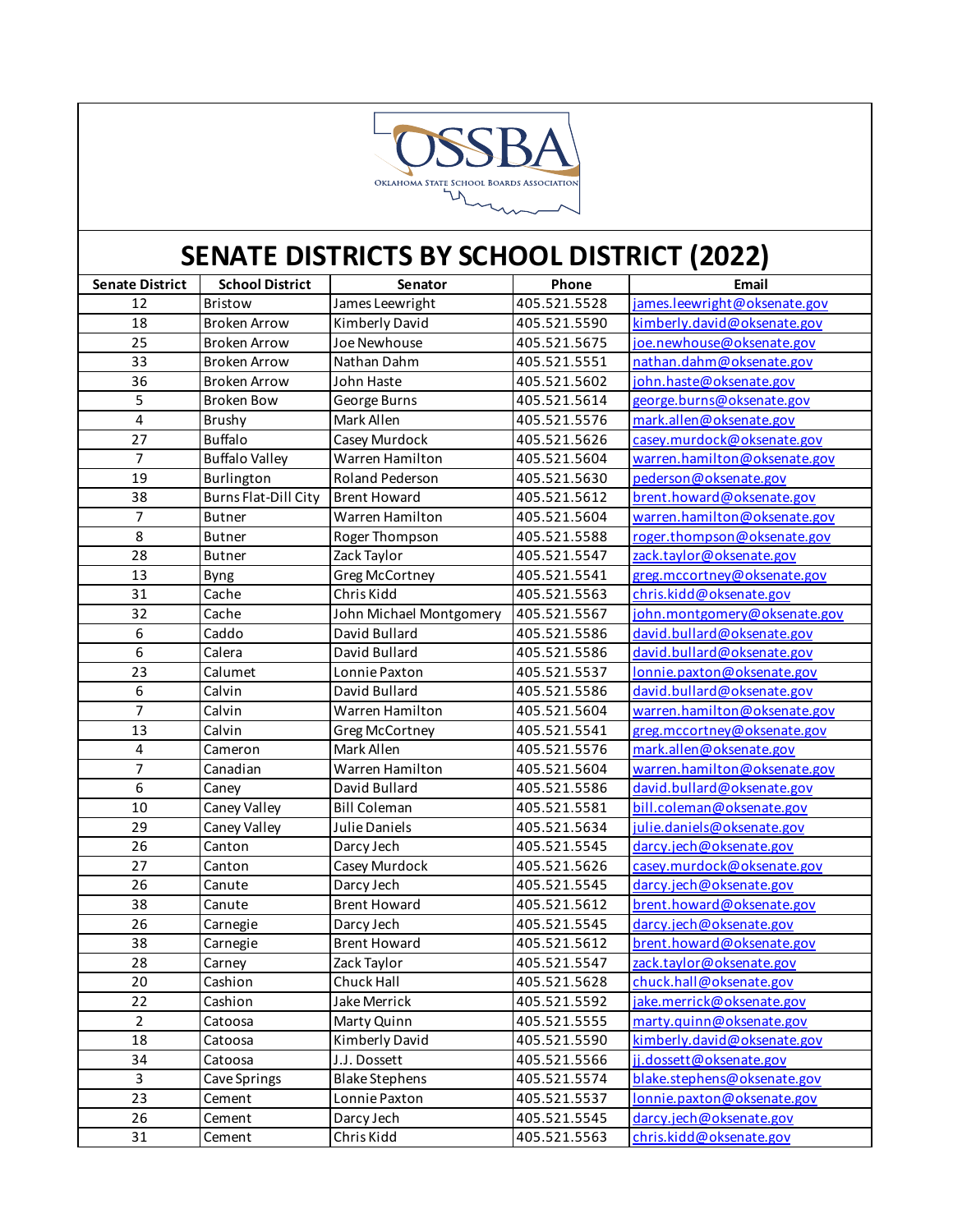

| <b>Senate District</b> | <b>School District</b>           | Senator                 | Phone        | Email                          |
|------------------------|----------------------------------|-------------------------|--------------|--------------------------------|
| 43                     | Cement                           | Jessica Garvin          | 405.524.5522 | jessica.garvin@oksenate.gov    |
| $\overline{4}$         | Central                          | Mark Allen              | 405.521.5576 | mark.allen@oksenate.gov        |
| 31                     | Central High                     | Chris Kidd              | 405.521.5563 | chris.kidd@oksenate.gov        |
| 43                     | Central High                     | Jessica Garvin          | 405.524.5522 | jessica.garvin@oksenate.gov    |
| 28                     | Chandler                         | Zack Taylor             | 405.521.5547 | zack.taylor@oksenate.gov       |
| 31                     | Chattanooga                      | Chris Kidd              | 405.521.5563 | chris.kidd@oksenate.gov        |
| 32                     | Chattanooga                      | John Michael Montgomery | 405.521.5567 | john.montgomery@oksenate.gov   |
| 8                      | Checotah                         | Roger Thompson          | 405.521.5588 | roger.thompson@oksenate.gov    |
| $\overline{9}$         | Checotah                         | Dewayne Pemberton       | 405.521.5533 | dewayne.pemberton@oksenate.gov |
| $\mathbf 1$            | Chelsea                          | Micheal Bergstrom       | 405.521.5561 | micheal.bergstrom@oksenate.gov |
| $\overline{2}$         | Chelsea                          | Marty Quinn             | 405.521.5555 | marty.quinn@oksenate.gov       |
| 29                     | Chelsea                          | Julie Daniels           | 405.521.5634 | julie.daniels@oksenate.gov     |
| 19                     | Cherokee                         | Roland Pederson         | 405.521.5630 | pederson@oksenate.gov          |
| 27                     | Cherokee                         | Casey Murdock           | 405.521.5626 | casey.murdock@oksenate.gov     |
| 26                     | Cheyenne                         | Darcy Jech              | 405.521.5545 | darcy.jech@oksenate.gov        |
| 23                     | Chickasha                        | Lonnie Paxton           | 405.521.5537 | lonnie.paxton@oksenate.gov     |
| 19                     | Chisholm                         | Roland Pederson         | 405.521.5630 | pederson@oksenate.gov          |
| 27                     | Chisholm                         | Casey Murdock           | 405.521.5626 | casey.murdock@oksenate.gov     |
| 17                     | Choctaw/Nicoma Pa Shane Jett     |                         | 405.521.5539 | shane.jett@oksenate.gov        |
| 42                     | Choctaw/Nicoma Pa Brenda Stanley |                         | 405.521.5584 | brenda.stanley@oksenate.gov    |
| 48                     | Choctaw/Nicoma Pa George Young   |                         | 405.521.5531 | george.young@oksenate.gov      |
| $\overline{2}$         | Chouteau-Mazie                   | Marty Quinn             | 405.521.5555 | marty.quinn@oksenate.gov       |
| 3                      | Chouteau-Mazie                   | <b>Blake Stephens</b>   | 405.521.5574 | blake.stephens@oksenate.gov    |
| 18                     | Chouteau-Mazie                   | Kimberly David          | 405.521.5590 | kimberly.david@oksenate.gov    |
| 19                     | Cimarron                         | Roland Pederson         | 405.521.5630 | pederson@oksenate.gov          |
| 20                     | Cimarron                         | Chuck Hall              | 405.521.5628 | chuck.hall@oksenate.gov        |
| 26                     | Cimarron                         | Darcy Jech              | 405.521.5545 | darcy.jech@oksenate.gov        |
| 27                     | Cimarron                         | Casey Murdock           | 405.521.5626 | casey.murdock@oksenate.gov     |
| $\overline{2}$         | Claremore                        | Marty Quinn             | 405.521.5555 | marty.quinn@oksenate.gov       |
| 5                      | Clayton                          | George Burns            | 405.521.5614 | george.burns@oksenate.gov      |
| 7                      | Clayton                          | Warren Hamilton         | 405.521.5604 | warren.hamilton@oksenate.gov   |
| $\mathbf{1}$           | Cleora                           | Micheal Bergstrom       | 405.521.5561 | micheal.bergstrom@oksenate.gov |
| 10                     | Cleveland                        | <b>Bill Coleman</b>     | 405.521.5581 | bill.coleman@oksenate.gov      |
| 12                     | Cleveland                        | James Leewright         | 405.521.5528 | james.leewright@oksenate.gov   |
| 20                     | Cleveland                        | Chuck Hall              | 405.521.5628 | chuck.hall@oksenate.gov        |
| 26                     | Clinton                          | Darcy Jech              | 405.521.5545 | darcy.jech@oksenate.gov        |
| 38                     | Clinton                          | <b>Brent Howard</b>     | 405.521.5612 | brent.howard@oksenate.gov      |
| 5                      | Coalgate                         | George Burns            | 405.521.5614 | george.burns@oksenate.gov      |
| 6                      | Coalgate                         | David Bullard           | 405.521.5586 | david.bullard@oksenate.gov     |
| 6                      | Colbert                          | David Bullard           | 405.521.5586 | david.bullard@oksenate.gov     |
| 3                      | Colcord                          | <b>Blake Stephens</b>   | 405.521.5574 | blake.stephens@oksenate.gov    |
| 6                      | Coleman                          | David Bullard           | 405.521.5586 | david.bullard@oksenate.gov     |
| $\overline{2}$         | Collinsville                     | Marty Quinn             | 405.521.5555 | marty.quinn@oksenate.gov       |
| 29                     | Collinsville                     | Julie Daniels           | 405.521.5634 | julie.daniels@oksenate.gov     |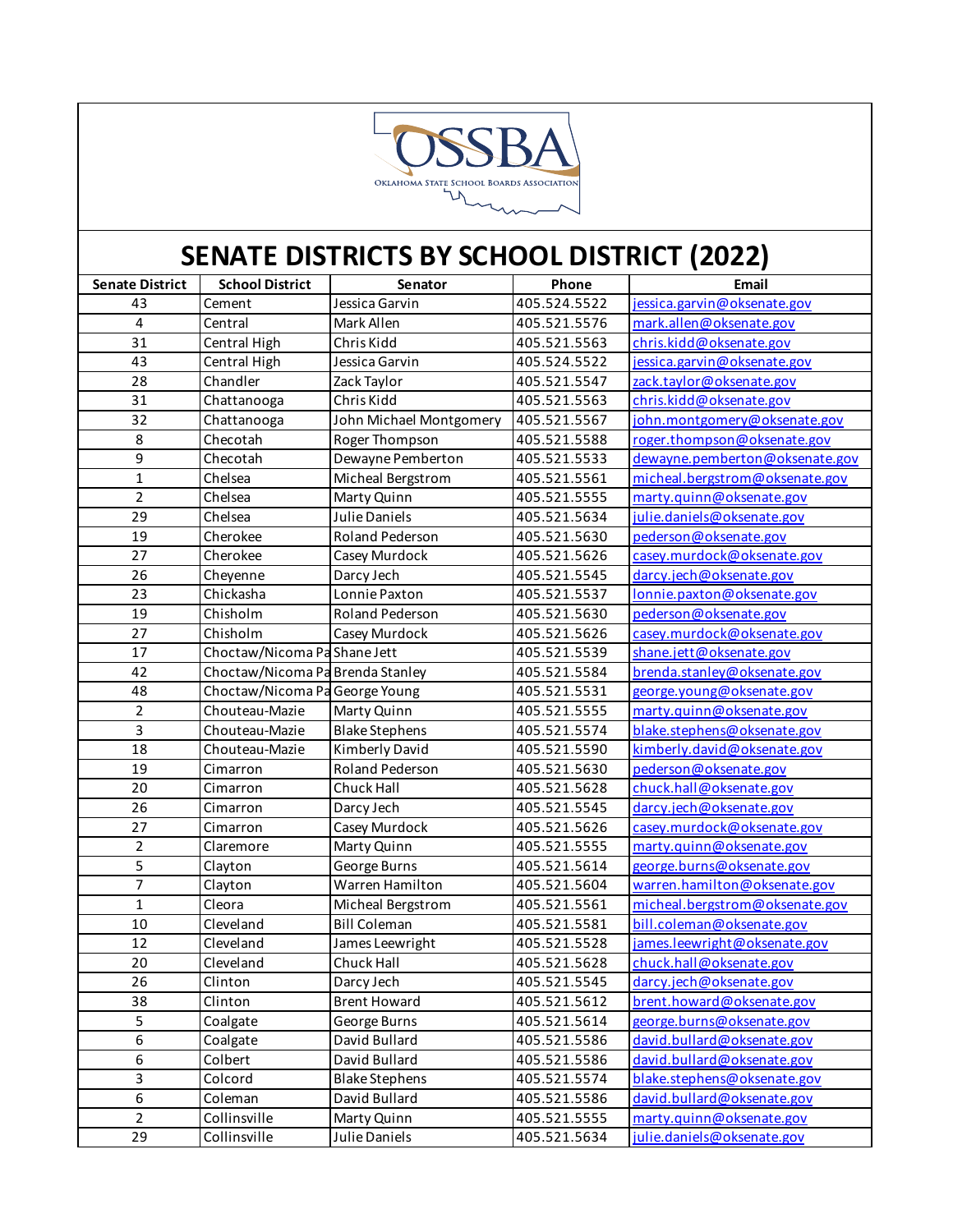

| <b>Senate District</b> | <b>School District</b> | Senator               | Phone        | Email                          |
|------------------------|------------------------|-----------------------|--------------|--------------------------------|
| 34                     | Collinsville           | J.J. Dossett          | 405.521.5566 | jj.dossett@oksenate.gov        |
| 31                     | Comanche               | Chris Kidd            | 405.521.5563 | chris.kidd@oksenate.gov        |
| 43                     | Comanche               | Jessica Garvin        | 405.524.5522 | jessica.garvin@oksenate.gov    |
| $\mathbf{1}$           | Commerce               | Micheal Bergstrom     | 405.521.5561 | micheal.bergstrom@oksenate.gov |
| 29                     | Copan                  | Julie Daniels         | 405.521.5634 | julie.daniels@oksenate.gov     |
| 26                     | Cordell                | Darcy Jech            | 405.521.5545 | darcy.jech@oksenate.gov        |
| 38                     | Cordell                | <b>Brent Howard</b>   | 405.521.5612 | brent.howard@oksenate.gov      |
| 6                      | Cottonwood             | David Bullard         | 405.521.5586 | david.bullard@oksenate.gov     |
| 19                     | Covington-Douglas      | Roland Pederson       | 405.521.5630 | pederson@oksenate.gov          |
| 20                     | Covington-Douglas      | <b>Chuck Hall</b>     | 405.521.5628 | chuck.hall@oksenate.gov        |
| 18                     | Coweta                 | Kimberly David        | 405.521.5590 | kimberly.david@oksenate.gov    |
| 36                     | Coweta                 | John Haste            | 405.521.5602 | john.haste@oksenate.gov        |
| 20                     | Coyle                  | Chuck Hall            | 405.521.5628 | chuck.hall@oksenate.gov        |
| 21                     | Coyle                  | <b>Tom Dugger</b>     | 405.521.5572 | tom.dugger@oksenate.gov        |
| 28                     | Coyle                  | Zack Taylor           | 405.521.5547 | zack.taylor@oksenate.gov       |
| 20                     | Crescent               | Chuck Hall            | 405.521.5628 | chuck.hall@oksenate.gov        |
| 42                     | Crooked Oak            | <b>Brenda Stanley</b> | 405.521.5584 | brenda.stanley@oksenate.gov    |
| 45                     | Crooked Oak            | Paul Rosino           | 405.521.5618 | paul.rosino@oksenate.gov       |
| 46                     | Crooked Oak            | Kay Floyd             | 405.521.5610 | kay.floyd@oksenate.gov         |
| 48                     | Crooked Oak            | George Young          | 405.521.5531 | george.young@oksenate.gov      |
| 7                      | Crowder                | Warren Hamilton       | 405.521.5604 | warren.hamilton@oksenate.gov   |
| 42                     | Crutcho                | <b>Brenda Stanley</b> | 405.521.5584 | brenda.stanley@oksenate.gov    |
| 48                     | Crutcho                | George Young          | 405.521.5531 | george.young@oksenate.gov      |
| 21                     | Cushing                | <b>Tom Dugger</b>     | 405.521.5572 | tom.dugger@oksenate.gov        |
| 28                     | Cushing                | Zack Taylor           | 405.521.5547 | zack.taylor@oksenate.gov       |
| 26                     | Cyril                  | Darcy Jech            | 405.521.5545 | darcy.jech@oksenate.gov        |
| 31                     | Cyril                  | Chris Kidd            | 405.521.5563 | chris.kidd@oksenate.gov        |
| 17                     | Dale                   | Shane Jett            | 405.521.5539 | shane.jett@oksenate.gov        |
| 28                     | Dale                   | Zack Taylor           | 405.521.5547 | zack.taylor@oksenate.gov       |
| 23                     | Darlington             | Lonnie Paxton         | 405.521.5537 | lonnie.paxton@oksenate.gov     |
| 28                     | Davenport              | Zack Taylor           | 405.521.5547 | zack.taylor@oksenate.gov       |
| 31                     | Davidson               | Chris Kidd            | 405.521.5563 | chris.kidd@oksenate.gov        |
| 13                     | Davis                  | Greg McCortney        | 405.521.5541 | greg.mccortney@oksenate.gov    |
| 14                     | Davis                  | Frank Simpson         | 405.521.5607 | frank.simpson@oksenate.gov     |
| 20                     | Deer Creek             | <b>Chuck Hall</b>     | 405.521.5628 | chuck.hall@oksenate.gov        |
| 22                     | Deer Creek             | Jake Merrick          | 405.521.5592 | jake.merrick@oksenate.gov      |
| 41                     | Deer Creek             | Adam Pugh             | 405.521.5622 | adam.pugh@oksenate.gov         |
| 47                     | Deer Creek             | <b>Greg Treat</b>     | 405.521.5632 | greg.treat@oksenate.gov        |
| 10                     | Deer Creek-Lamont      | <b>Bill Coleman</b>   | 405.521.5581 | bill.coleman@oksenate.gov      |
| 19                     | Deer Creek-Lamont      | Roland Pederson       | 405.521.5630 | pederson@oksenate.gov          |
| 5                      | Denison                | George Burns          | 405.521.5614 | george.burns@oksenate.gov      |
| 12                     | Depew                  | James Leewright       | 405.521.5528 | james.leewright@oksenate.gov   |
| 8                      | Dewar                  | Roger Thompson        | 405.521.5588 | roger.thompson@oksenate.gov    |
| 10                     | Dewey                  | <b>Bill Coleman</b>   | 405.521.5581 | bill.coleman@oksenate.gov      |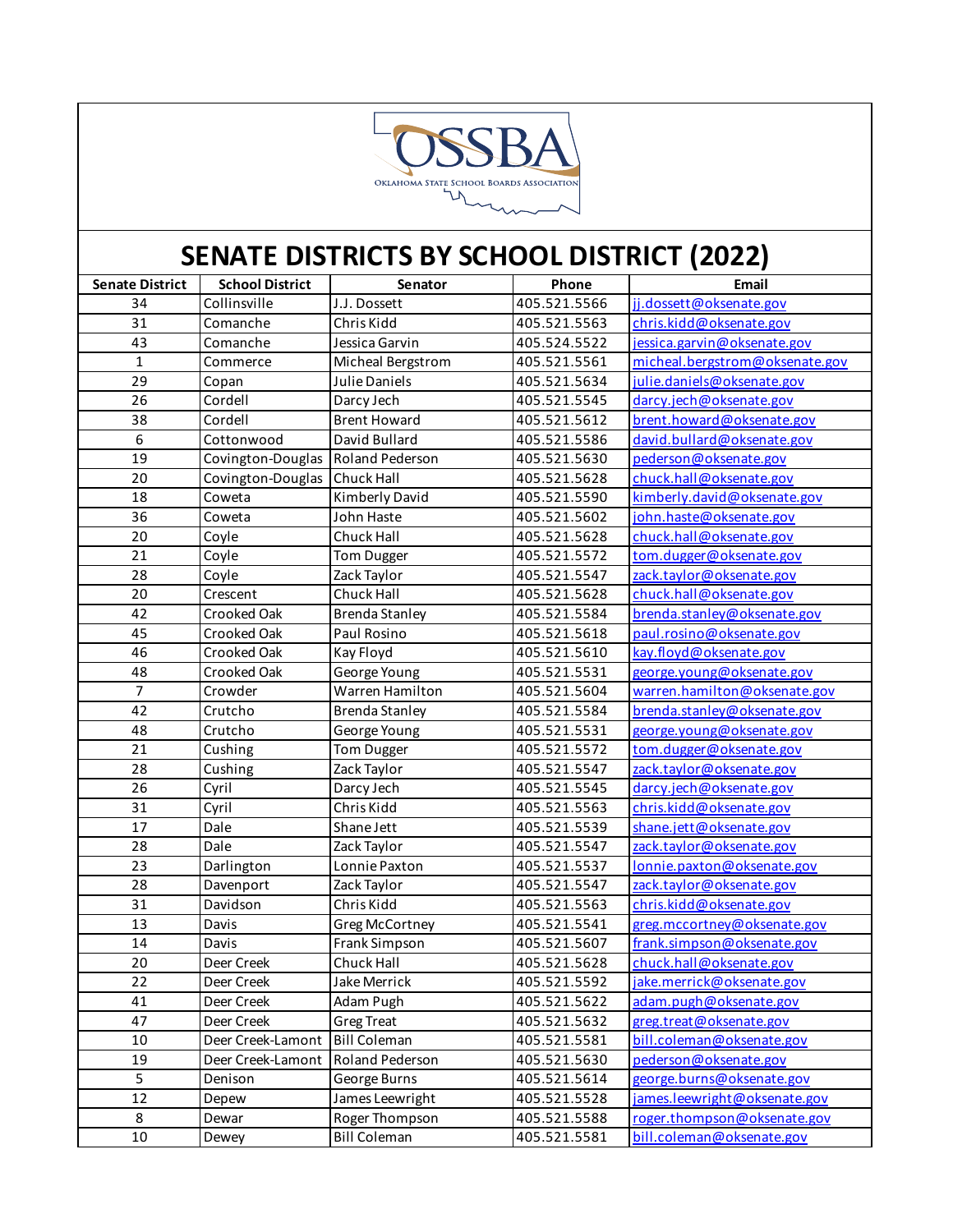

| <b>Senate District</b> | <b>School District</b> | Senator                 | Phone        | Email                          |
|------------------------|------------------------|-------------------------|--------------|--------------------------------|
| 29                     | Dewey                  | Julie Daniels           | 405.521.5634 | julie.daniels@oksenate.gov     |
| 23                     | Dibble                 | Lonnie Paxton           | 405.521.5537 | lonnie.paxton@oksenate.gov     |
| 43                     | Dibble                 | Jessica Garvin          | 405.524.5522 | jessica.garvin@oksenate.gov    |
| 14                     | Dickson                | Frank Simpson           | 405.521.5607 | frank.simpson@oksenate.gov     |
| $20\,$                 | Dover                  | Chuck Hall              | 405.521.5628 | chuck.hall@oksenate.gov        |
| 19                     | Drummond               | Roland Pederson         | 405.521.5630 | pederson@oksenate.gov          |
| $20\,$                 | Drummond               | Chuck Hall              | 405.521.5628 | chuck.hall@oksenate.gov        |
| 27                     | Drummond               | Casey Murdock           | 405.521.5626 | casey.murdock@oksenate.gov     |
| 12                     | Drumright              | James Leewright         | 405.521.5528 | james.leewright@oksenate.gov   |
| 21                     | Drumright              | <b>Tom Dugger</b>       | 405.521.5572 | tom.dugger@oksenate.gov        |
| 38                     | Duke                   | <b>Brent Howard</b>     | 405.521.5612 | brent.howard@oksenate.gov      |
| 31                     | Duncan                 | Chris Kidd              | 405.521.5563 | chris.kidd@oksenate.gov        |
| 43                     | Duncan                 | Jessica Garvin          | 405.524.5522 | jessica.garvin@oksenate.gov    |
| 6                      | Durant                 | David Bullard           | 405.521.5586 | david.bullard@oksenate.gov     |
| 5                      | Eagletown              | George Burns            | 405.521.5614 | george.burns@oksenate.gov      |
| 17                     | Earlsboro              | Shane Jett              | 405.521.5539 | shane.jett@oksenate.gov        |
| 28                     | Earlsboro              | Zack Taylor             | 405.521.5547 | zack.taylor@oksenate.gov       |
| 20                     | Edmond                 | Chuck Hall              | 405.521.5628 | chuck.hall@oksenate.gov        |
| 22                     | Edmond                 | Jake Merrick            | 405.521.5592 | jake.merrick@oksenate.gov      |
| 30                     | Edmond                 | Julia Kirt              | 405.521.5636 | julia.kirt@oksenate.gov        |
| 41                     | Edmond                 | Adam Pugh               | 405.521.5622 | adam.pugh@oksenate.gov         |
| 47                     | Edmond                 | <b>Greg Treat</b>       | 405.521.5632 | greg.treat@oksenate.gov        |
| 48                     | Edmond                 | George Young            | 405.521.5531 | george.young@oksenate.gov      |
| 23                     | El Reno                | Lonnie Paxton           | 405.521.5537 | lonnie.paxton@oksenate.gov     |
| 31                     | Elgin                  | Chris Kidd              | 405.521.5563 | chris.kidd@oksenate.gov        |
| 32                     | Elgin                  | John Michael Montgomery | 405.521.5567 | john.montgomery@oksenate.gov   |
| 26                     | Elk City               | Darcy Jech              | 405.521.5545 | darcy.jech@oksenate.gov        |
| 38                     | Elk City               | <b>Brent Howard</b>     | 405.521.5612 | brent.howard@oksenate.gov      |
| 13                     | Elmore City-Pernell    | <b>Greg McCortney</b>   | 405.521.5541 | greg.mccortney@oksenate.gov    |
| 14                     | Elmore City-Pernell    | <b>Frank Simpson</b>    | 405.521.5607 | frank.simpson@oksenate.gov     |
| 43                     | Elmore City-Pernell    | Jessica Garvin          | 405.524.5522 | jessica.garvin@oksenate.gov    |
| 31                     | Empire                 | Chris Kidd              | 405.521.5563 | chris.kidd@oksenate.gov        |
| 43                     | Empire                 | Jessica Garvin          | 405.524.5522 | jessica.garvin@oksenate.gov    |
| 19                     | Enid                   | Roland Pederson         | 405.521.5630 | pederson@oksenate.gov          |
| 26                     | Erick                  | Darcy Jech              | 405.521.5545 | darcy.jech@oksenate.gov        |
| 38                     | Erick                  | <b>Brent Howard</b>     | 405.521.5612 | brent.howard@oksenate.gov      |
| 8                      | Eufaula                | Roger Thompson          | 405.521.5588 | roger.thompson@oksenate.gov    |
| $\mathbf{1}$           | Fairland               | Micheal Bergstrom       | 405.521.5561 | micheal.bergstrom@oksenate.gov |
| 26                     | Fairview               | Darcy Jech              | 405.521.5545 | darcy.jech@oksenate.gov        |
| 27                     | Fairview               | Casey Murdock           | 405.521.5626 | casey.murdock@oksenate.gov     |
| $\pmb{4}$              | Fanshawe               | Mark Allen              | 405.521.5576 | mark.allen@oksenate.gov        |
| 5                      | Fanshawe               | George Burns            | 405.521.5614 | george.burns@oksenate.gov      |
| $\overline{7}$         | Fanshawe               | Warren Hamilton         | 405.521.5604 | warren.hamilton@oksenate.gov   |
| 27                     | Fargo                  | Casey Murdock           | 405.521.5626 | casey.murdock@oksenate.gov     |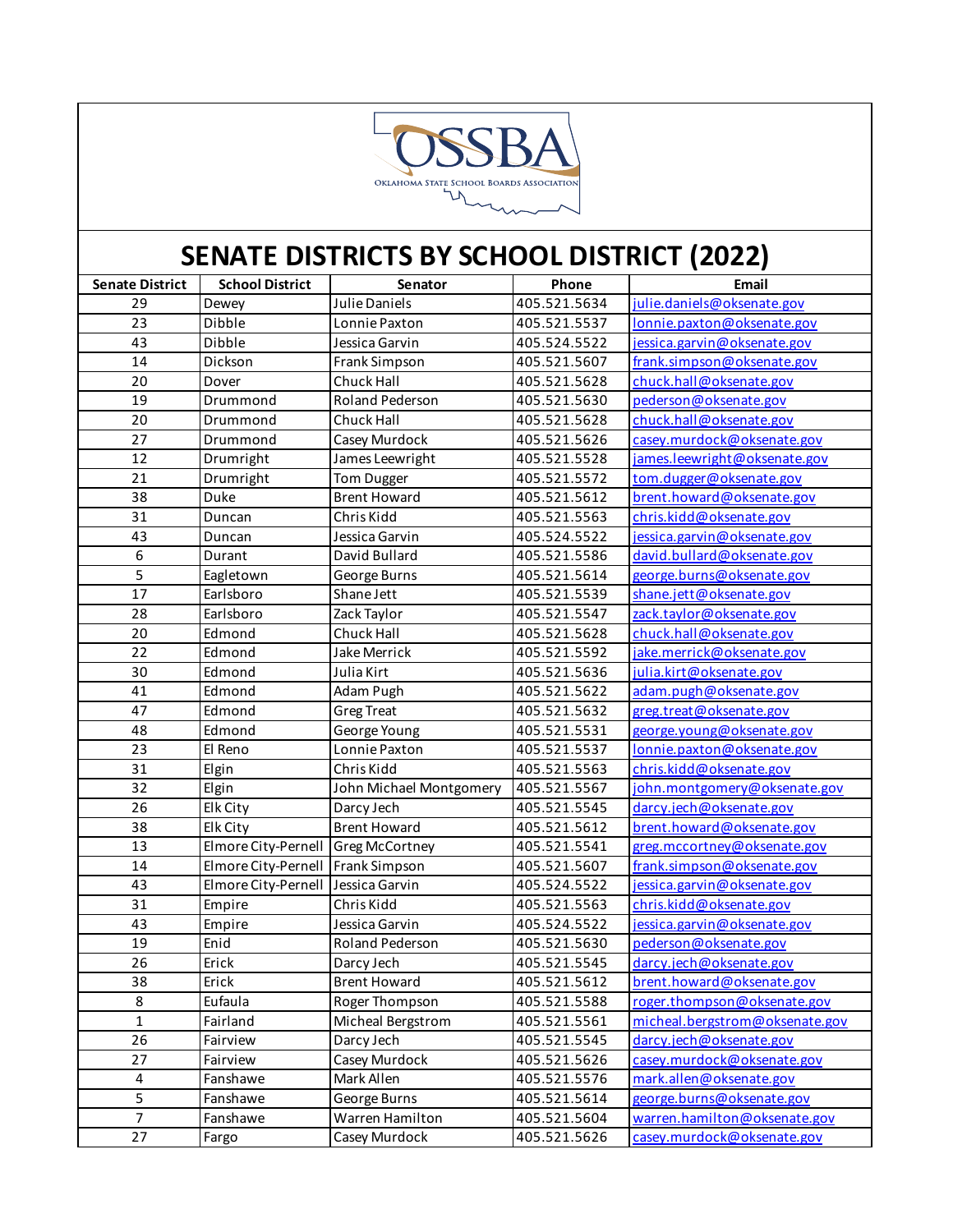

| <b>Senate District</b> | <b>School District</b> | Senator                 | Phone        | Email                          |
|------------------------|------------------------|-------------------------|--------------|--------------------------------|
| 27                     | Felt                   | Casey Murdock           | 405.521.5626 | casey.murdock@oksenate.gov     |
| 26                     | Fletcher               | Darcy Jech              | 405.521.5545 | darcy.jech@oksenate.gov        |
| 31                     | Fletcher               | Chris Kidd              | 405.521.5563 | chris.kidd@oksenate.gov        |
| 43                     | Fletcher               | Jessica Garvin          | 405.524.5522 | jessica.garvin@oksenate.gov    |
| 31                     | Flower Mound           | Chris Kidd              | 405.521.5563 | chris.kidd@oksenate.gov        |
| 32                     | Flower Mound           | John Michael Montgomery | 405.521.5567 | john.montgomery@oksenate.gov   |
| 5                      | <b>Forest Grove</b>    | George Burns            | 405.521.5614 | george.burns@oksenate.gov      |
| 27                     | Forgan                 | Casey Murdock           | 405.521.5626 | casey.murdock@oksenate.gov     |
| 26                     | Fort Cobb-Broxton      | Darcy Jech              | 405.521.5545 | darcy.jech@oksenate.gov        |
| 9                      | Fort Gibson            | Dewayne Pemberton       | 405.521.5533 | dewayne.pemberton@oksenate.gov |
| 18                     | Fort Gibson            | Kimberly David          | 405.521.5590 | kimberly.david@oksenate.gov    |
| 27                     | Fort Supply            | Casey Murdock           | 405.521.5626 | casey.murdock@oksenate.gov     |
| $\overline{5}$         | Fort Towson            | George Burns            | 405.521.5614 | george.burns@oksenate.gov      |
| 14                     | Fox                    | Frank Simpson           | 405.521.5607 | frank.simpson@oksenate.gov     |
| 43                     | Fox                    | Jessica Garvin          | 405.524.5522 | jessica.garvin@oksenate.gov    |
| $\overline{2}$         | Foyil                  | Marty Quinn             | 405.521.5555 | marty.quinn@oksenate.gov       |
| 29                     | Foyil                  | Julie Daniels           | 405.521.5634 | julie.daniels@oksenate.gov     |
| 31                     | Frederick              | Chris Kidd              | 405.521.5563 | chris.kidd@oksenate.gov        |
| 27                     | Freedom                | Casey Murdock           | 405.521.5626 | casey.murdock@oksenate.gov     |
| 23                     | Friend                 | Lonnie Paxton           | 405.521.5537 | lonnie.paxton@oksenate.gov     |
| $\overline{7}$         | Frink-Chambers         | Warren Hamilton         | 405.521.5604 | warren.hamilton@oksenate.gov   |
| 10                     | Frontier               | <b>Bill Coleman</b>     | 405.521.5581 | bill.coleman@oksenate.gov      |
| 20                     | Frontier               | Chuck Hall              | 405.521.5628 | chuck.hall@oksenate.gov        |
| 4                      | Gans                   | Mark Allen              | 405.521.5576 | mark.allen@oksenate.gov        |
| 19                     | Garber                 | Roland Pederson         | 405.521.5630 | pederson@oksenate.gov          |
| 20                     | Garber                 | Chuck Hall              | 405.521.5628 | chuck.hall@oksenate.gov        |
| 23                     | Geary                  | Lonnie Paxton           | 405.521.5537 | lonnie.paxton@oksenate.gov     |
| 26                     | Geary                  | Darcy Jech              | 405.521.5545 | darcy.jech@oksenate.gov        |
| 31                     | Geronimo               | Chris Kidd              | 405.521.5563 | chris.kidd@oksenate.gov        |
| 20                     | Glencoe                | Chuck Hall              | 405.521.5628 | chuck.hall@oksenate.gov        |
| 21                     | Glencoe                | Tom Dugger              | 405.521.5572 | tom.dugger@oksenate.gov        |
| 12                     | Glenpool               | James Leewright         | 405.521.5528 | james.leewright@oksenate.gov   |
| 37                     | Glenpool               | Cody Rogers             | 405.521.5600 | cody.rogers@oksenate.gov       |
| 5                      | Glover                 | George Burns            | 405.521.5614 | george.burns@oksenate.gov      |
| 27                     | Goodwell               | Casey Murdock           | 405.521.5626 | casey.murdock@oksenate.gov     |
| $\pmb{4}$              | Gore                   | Mark Allen              | 405.521.5576 | mark.allen@oksenate.gov        |
| 8                      | Gore                   | Roger Thompson          | 405.521.5588 | roger.thompson@oksenate.gov    |
| 26                     | Gracemont              | Darcy Jech              | 405.521.5545 | darcy.jech@oksenate.gov        |
| $\overline{7}$         | Graham-Dustin          | Warren Hamilton         | 405.521.5604 | warren.hamilton@oksenate.gov   |
| 8                      | Graham-Dustin          | Roger Thompson          | 405.521.5588 | roger.thompson@oksenate.gov    |
| 31                     | Grandfield             | Chris Kidd              | 405.521.5563 | chris.kidd@oksenate.gov        |
| 3                      | Grandview              | <b>Blake Stephens</b>   | 405.521.5574 | blake.stephens@oksenate.gov    |
| 9                      | Grandview              | Dewayne Pemberton       | 405.521.5533 | dewayne.pemberton@oksenate.gov |
| 18                     | Grandview              | Kimberly David          | 405.521.5590 | kimberly.david@oksenate.gov    |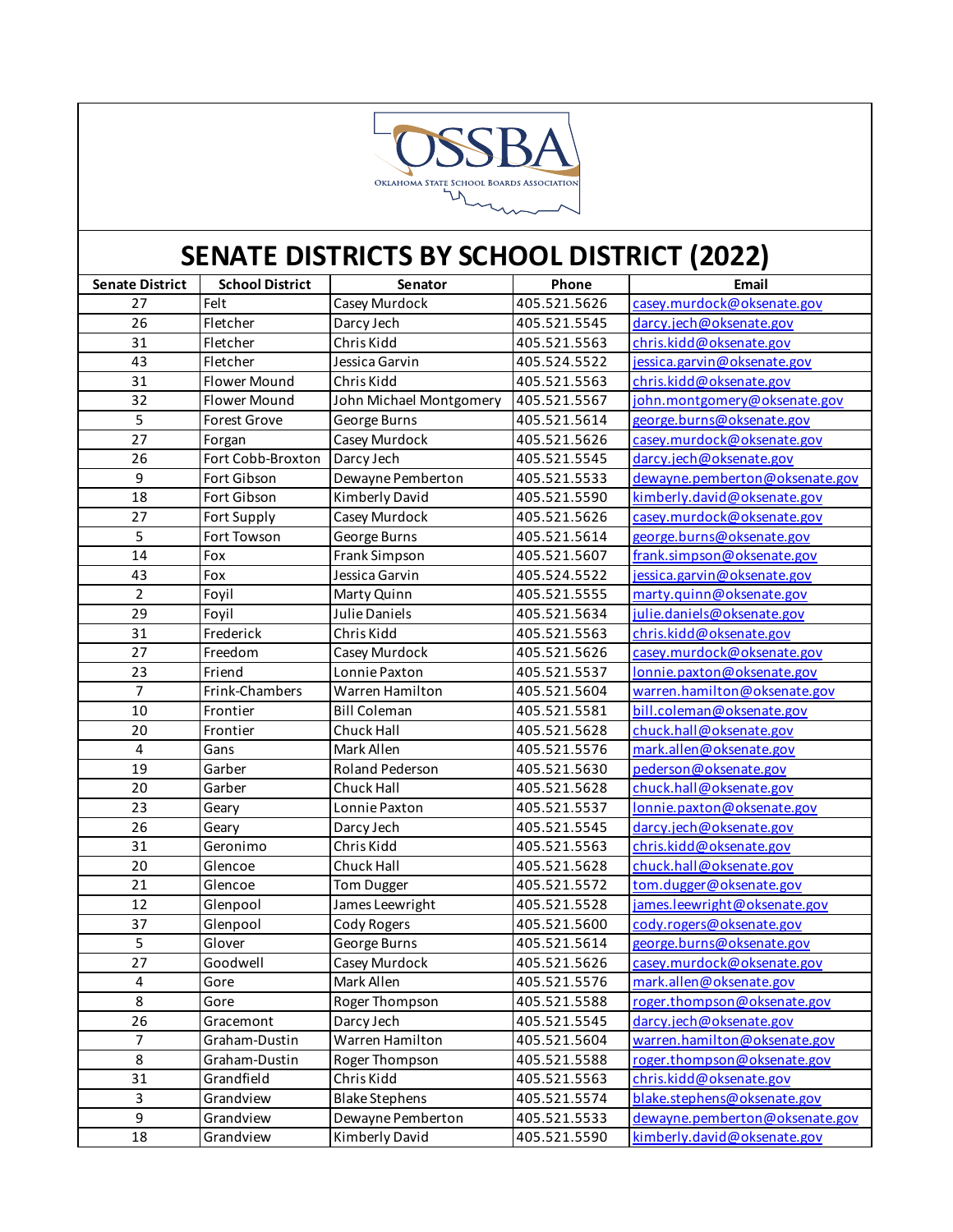

| <b>Senate District</b> | <b>School District</b> | Senator                | Phone        | Email                          |
|------------------------|------------------------|------------------------|--------------|--------------------------------|
| 31                     | Grandview              | Chris Kidd             | 405.521.5563 | chris.kidd@oksenate.gov        |
| 38                     | Granite                | <b>Brent Howard</b>    | 405.521.5612 | brent.howard@oksenate.gov      |
| 14                     | Greenville             | Frank Simpson          | 405.521.5607 | frank.simpson@oksenate.gov     |
| $\mathbf{1}$           | Grove                  | Micheal Bergstrom      | 405.521.5561 | micheal.bergstrom@oksenate.gov |
| 3                      | Grove                  | <b>Blake Stephens</b>  | 405.521.5574 | blake.stephens@oksenate.gov    |
| 17                     | Grove                  | Shane Jett             | 405.521.5539 | shane.jett@oksenate.gov        |
| 20                     | Guthrie                | Chuck Hall             | 405.521.5628 | chuck.hall@oksenate.gov        |
| 27                     | Guymon                 | Casey Murdock          | 405.521.5626 | casey.murdock@oksenate.gov     |
| 12                     | Gypsy                  | James Leewright        | 405.521.5528 | james.leewright@oksenate.gov   |
| $\overline{7}$         | Haileyville            | <b>Warren Hamilton</b> | 405.521.5604 | warren.hamilton@oksenate.gov   |
| 26                     | Hammon                 | Darcy Jech             | 405.521.5545 | darcy.jech@oksenate.gov        |
| 8                      | Hanna                  | Roger Thompson         | 405.521.5588 | roger.thompson@oksenate.gov    |
| $\overline{27}$        | Hardesty               | Casey Murdock          | 405.521.5626 | casey.murdock@oksenate.gov     |
| 5                      | Harmony                | George Burns           | 405.521.5614 | george.burns@oksenate.gov      |
| 6                      | Harmony                | David Bullard          | 405.521.5586 | david.bullard@oksenate.gov     |
| 17                     | Harrah                 | Shane Jett             | 405.521.5539 | shane.jett@oksenate.gov        |
| 28                     | Harrah                 | Zack Taylor            | 405.521.5547 | zack.taylor@oksenate.gov       |
| 7                      | Hartshorne             | Warren Hamilton        | 405.521.5604 | warren.hamilton@oksenate.gov   |
| 8                      | Haskell                | Roger Thompson         | 405.521.5588 | roger.thompson@oksenate.gov    |
| 9                      | Haskell                | Dewayne Pemberton      | 405.521.5533 | dewayne.pemberton@oksenate.gov |
| 18                     | Haskell                | Kimberly David         | 405.521.5590 | kimberly.david@oksenate.gov    |
| 5                      | Haworth                | George Burns           | 405.521.5614 | george.burns@oksenate.gov      |
| $\overline{7}$         | Haywood                | Warren Hamilton        | 405.521.5604 | warren.hamilton@oksenate.gov   |
| 14                     | Healdton               | Frank Simpson          | 405.521.5607 | frank.simpson@oksenate.gov     |
| 31                     | Healdton               | Chris Kidd             | 405.521.5563 | chris.kidd@oksenate.gov        |
| 5                      | Heavener               | George Burns           | 405.521.5614 | george.burns@oksenate.gov      |
| 19                     | Hennessey              | Roland Pederson        | 405.521.5630 | pederson@oksenate.gov          |
| 20                     | Hennessey              | Chuck Hall             | 405.521.5628 | chuck.hall@oksenate.gov        |
| 27                     | Hennessey              | Casey Murdock          | 405.521.5626 | casey.murdock@oksenate.gov     |
| 8                      | Henryetta              | Roger Thompson         | 405.521.5588 | roger.thompson@oksenate.gov    |
| 9                      | Hilldale               | Dewayne Pemberton      | 405.521.5533 | dewayne.pemberton@oksenate.gov |
| 23                     | Hinton                 | Lonnie Paxton          | 405.521.5537 | lonnie.paxton@oksenate.gov     |
| 26                     | Hinton                 | Darcy Jech             | 405.521.5545 | darcy.jech@oksenate.gov        |
| 38                     | Hobart                 | <b>Brent Howard</b>    | 405.521.5612 | brent.howard@oksenate.gov      |
| 5                      | Hodgen                 | George Burns           | 405.521.5614 | george.burns@oksenate.gov      |
| $\overline{7}$         | Holdenville            | Warren Hamilton        | 405.521.5604 | warren.hamilton@oksenate.gov   |
| 13                     | Holdenville            | Greg McCortney         | 405.521.5541 | greg.mccortney@oksenate.gov    |
| 38                     | Hollis                 | <b>Brent Howard</b>    | 405.521.5612 | brent.howard@oksenate.gov      |
| 5                      | <b>Holly Creek</b>     | George Burns           | 405.521.5614 | george.burns@oksenate.gov      |
| $10\,$                 | Hominy                 | <b>Bill Coleman</b>    | 405.521.5581 | bill.coleman@oksenate.gov      |
| 27                     | Hooker                 | Casey Murdock          | 405.521.5626 | casey.murdock@oksenate.gov     |
| 4                      | Howe                   | Mark Allen             | 405.521.5576 | mark.allen@oksenate.gov        |
| 5                      | Howe                   | George Burns           | 405.521.5614 | george.burns@oksenate.gov      |
| 5                      | Hugo                   | George Burns           | 405.521.5614 | george.burns@oksenate.gov      |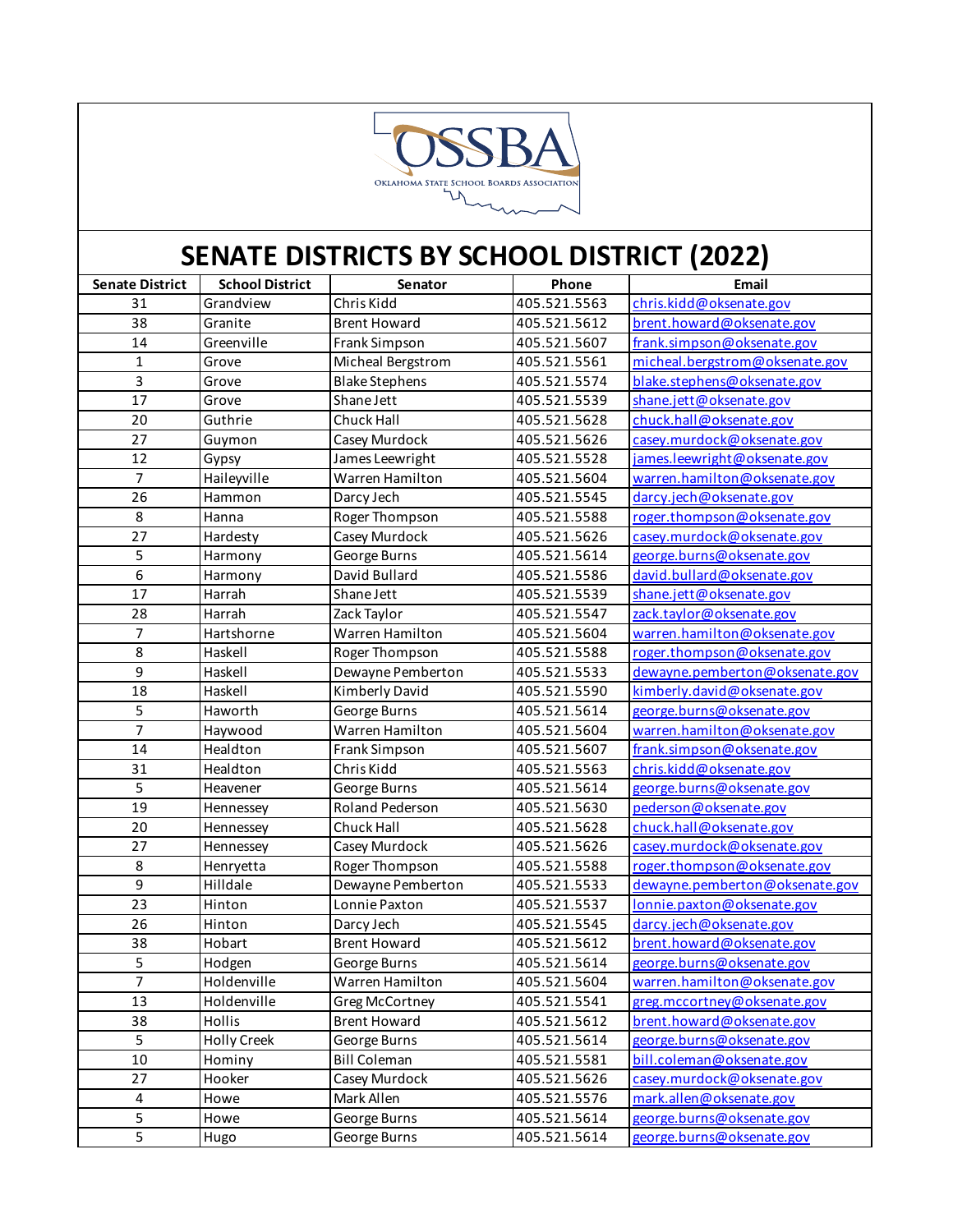

| <b>Senate District</b> | <b>School District</b> | Senator                 | Phone        | Email                          |
|------------------------|------------------------|-------------------------|--------------|--------------------------------|
| 18                     | Hulbert                | Kimberly David          | 405.521.5590 | kimberly.david@oksenate.gov    |
| 26                     | Hydro-Eakly            | Darcy Jech              | 405.521.5545 | darcy.jech@oksenate.gov        |
| 38                     | Hydro-Eakly            | <b>Brent Howard</b>     | 405.521.5612 | brent.howard@oksenate.gov      |
| 5                      | Idabel                 | George Burns            | 405.521.5614 | george.burns@oksenate.gov      |
| 31                     | Indiahoma              | Chris Kidd              | 405.521.5563 | chris.kidd@oksenate.gov        |
| 32                     | Indiahoma              | John Michael Montgomery | 405.521.5567 | john.montgomery@oksenate.gov   |
| 38                     | Indiahoma              | <b>Brent Howard</b>     | 405.521.5612 | brent.howard@oksenate.gov      |
| 7                      | Indianola              | Warren Hamilton         | 405.521.5604 | warren.hamilton@oksenate.gov   |
| $\overline{2}$         | Inola                  | Marty Quinn             | 405.521.5555 | marty.quinn@oksenate.gov       |
| 3                      | Inola                  | <b>Blake Stephens</b>   | 405.521.5574 | blake.stephens@oksenate.gov    |
| 18                     | Inola                  | Kimberly David          | 405.521.5590 | kimberly.david@oksenate.gov    |
| 1                      | Jay                    | Micheal Bergstrom       | 405.521.5561 | micheal.bergstrom@oksenate.gov |
| 3                      | Jay                    | <b>Blake Stephens</b>   | 405.521.5574 | blake.stephens@oksenate.gov    |
| 12                     | Jenks                  | James Leewright         | 405.521.5528 | james.leewright@oksenate.gov   |
| 25                     | Jenks                  | Joe Newhouse            | 405.521.5675 | joe.newhouse@oksenate.gov      |
| 35                     | Jenks                  | Jo Anna Dossett         | 405.521.5624 | joanna.dossett@oksenate.gov    |
| 37                     | Jenks                  | Cody Rogers             | 405.521.5600 | cody.rogers@oksenate.gov       |
| 39                     | Jenks                  | Dave Rader              | 405.521.5620 | dave.rader@oksenate.gov        |
| 12                     | Jennings               | James Leewright         | 405.521.5528 | james.leewright@oksenate.gov   |
| 20                     | Jennings               | Chuck Hall              | 405.521.5628 | chuck.hall@oksenate.gov        |
| 17                     | Jones                  | Shane Jett              | 405.521.5539 | shane.jett@oksenate.gov        |
| 41                     | Jones                  | Adam Pugh               | 405.521.5622 | adam.pugh@oksenate.gov         |
| 48                     | Jones                  | George Young            | 405.521.5531 | george.young@oksenate.gov      |
| 13                     | Justice                | Greg McCortney          | 405.521.5541 | greg.mccortney@oksenate.gov    |
| 28                     | Justice                | Zack Taylor             | 405.521.5547 | zack.taylor@oksenate.gov       |
| $\overline{2}$         | Justus-Tiawah          | Marty Quinn             | 405.521.5555 | marty.quinn@oksenate.gov       |
| $\mathbf{1}$           | Kansas                 | Micheal Bergstrom       | 405.521.5561 | micheal.bergstrom@oksenate.gov |
| 3                      | Kansas                 | <b>Blake Stephens</b>   | 405.521.5574 | blake.stephens@oksenate.gov    |
| 12                     | Kellyville             | James Leewright         | 405.521.5528 | james.leewright@oksenate.gov   |
| $\mathbf{1}$           | Kenwood                | Micheal Bergstrom       | 405.521.5561 | micheal.bergstrom@oksenate.gov |
| 4                      | Keota                  | Mark Allen              | 405.521.5576 | mark.allen@oksenate.gov        |
| 7                      | Keota                  | Warren Hamilton         | 405.521.5604 | warren.hamilton@oksenate.gov   |
| $\mathbf{1}$           | Ketchum                | Micheal Bergstrom       | 405.521.5561 | micheal.bergstrom@oksenate.gov |
| 3                      | Keys                   | <b>Blake Stephens</b>   | 405.521.5574 | blake.stephens@oksenate.gov    |
| $\overline{9}$         | Keys                   | Dewayne Pemberton       | 405.521.5533 | dewayne.pemberton@oksenate.gov |
| 12                     | Keystone               | James Leewright         | 405.521.5528 | james.leewright@oksenate.gov   |
| 20                     | Keystone               | Chuck Hall              | 405.521.5628 | chuck.hall@oksenate.gov        |
| 37                     | Keystone               | Cody Rogers             | 405.521.5600 | cody.rogers@oksenate.gov       |
| 12                     | Kiefer                 | James Leewright         | 405.521.5528 | james.leewright@oksenate.gov   |
| $10\,$                 | Kildare                | <b>Bill Coleman</b>     | 405.521.5581 | bill.coleman@oksenate.gov      |
| $20\,$                 | Kingfisher             | Chuck Hall              | 405.521.5628 | chuck.hall@oksenate.gov        |
| 26                     | Kingfisher             | Darcy Jech              | 405.521.5545 | darcy.jech@oksenate.gov        |
| 6                      | Kingston               | David Bullard           | 405.521.5586 | david.bullard@oksenate.gov     |
| $\overline{7}$         | Kinta                  | Warren Hamilton         | 405.521.5604 | warren.hamilton@oksenate.gov   |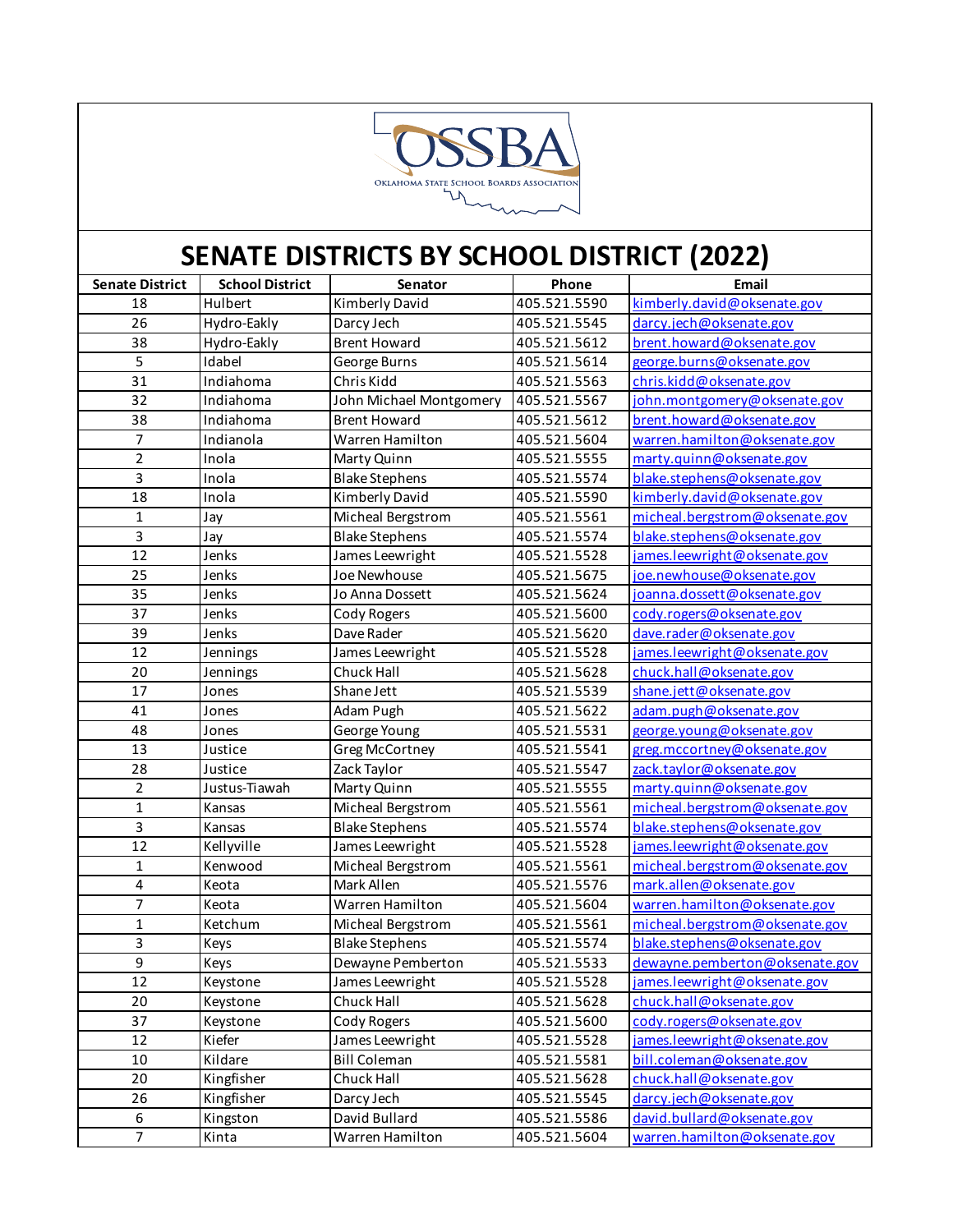

| <b>Senate District</b>  | <b>School District</b> | Senator                 | Phone        | Email                          |
|-------------------------|------------------------|-------------------------|--------------|--------------------------------|
| 5                       | Kiowa                  | George Burns            | 405.521.5614 | george.burns@oksenate.gov      |
| $\overline{6}$          | Kiowa                  | David Bullard           | 405.521.5586 | david.bullard@oksenate.gov     |
| $\overline{7}$          | Kiowa                  | Warren Hamilton         | 405.521.5604 | warren.hamilton@oksenate.gov   |
| 13                      | Konawa                 | <b>Greg McCortney</b>   | 405.521.5541 | greg.mccortney@oksenate.gov    |
| $\overline{7}$          | Krebs                  | Warren Hamilton         | 405.521.5604 | warren.hamilton@oksenate.gov   |
| 19                      | Kremlin-Hillsdale      | Roland Pederson         | 405.521.5630 | pederson@oksenate.gov          |
| $\sqrt{5}$              | Lane                   | George Burns            | 405.521.5614 | george.burns@oksenate.gov      |
| 6                       | Lane                   | David Bullard           | 405.521.5586 | david.bullard@oksenate.gov     |
| 13                      | Latta                  | <b>Greg McCortney</b>   | 405.521.5541 | greg.mccortney@oksenate.gov    |
| 27                      | Laverne                | Casey Murdock           | 405.521.5626 | casey.murdock@oksenate.gov     |
| 31                      | Lawton                 | Chris Kidd              | 405.521.5563 | chris.kidd@oksenate.gov        |
| 32                      | Lawton                 | John Michael Montgomery | 405.521.5567 | john.montgomery@oksenate.gov   |
| 3                       | Leach                  | <b>Blake Stephens</b>   | 405.521.5574 | blake.stephens@oksenate.gov    |
| 26                      | Leedey                 | Darcy Jech              | 405.521.5545 | darcy.jech@oksenate.gov        |
| 27                      | Leedey                 | Casey Murdock           | 405.521.5626 | casey.murdock@oksenate.gov     |
| 5                       | LeFlore                | George Burns            | 405.521.5614 | george.burns@oksenate.gov      |
| $\overline{7}$          | LeFlore                | Warren Hamilton         | 405.521.5604 | warren.hamilton@oksenate.gov   |
| 16                      | Lexington              | Mary Boren              | 405.521.5553 | mary.boren@oksenate.gov        |
| $\overline{\mathbf{4}}$ | Liberty                | Mark Allen              | 405.521.5576 | mark.allen@oksenate.gov        |
| 8                       | Liberty                | Roger Thompson          | 405.521.5588 | roger.thompson@oksenate.gov    |
| 12                      | Liberty                | James Leewright         | 405.521.5528 | james.leewright@oksenate.gov   |
| 33                      | Liberty                | Nathan Dahm             | 405.521.5551 | nathan.dahm@oksenate.gov       |
| 13                      | Lindsay                | Greg McCortney          | 405.521.5541 | greg.mccortney@oksenate.gov    |
| 43                      | Lindsay                | Jessica Garvin          | 405.524.5522 | jessica.garvin@oksenate.gov    |
| 15                      | Little Axe             | Robert Standridge       | 405.521.5535 | robert.standridge@oksenate.gov |
| 28                      | Little Axe             | Zack Taylor             | 405.521.5547 | zack.taylor@oksenate.gov       |
| $\mathbf 1$             | Locust Grove           | Micheal Bergstrom       | 405.521.5561 | micheal.bergstrom@oksenate.gov |
| $\overline{3}$          | Locust Grove           | <b>Blake Stephens</b>   | 405.521.5574 | blake.stephens@oksenate.gov    |
| 18                      | Locust Grove           | Kimberly David          | 405.521.5590 | kimberly.david@oksenate.gov    |
| 20                      | Lomega                 | Chuck Hall              | 405.521.5628 | chuck.hall@oksenate.gov        |
| 26                      | Lomega                 | Darcy Jech              | 405.521.5545 | darcy.jech@oksenate.gov        |
| 14                      | Lone Grove             | Frank Simpson           | 405.521.5607 | frank.simpson@oksenate.gov     |
| 38                      | Lone Wolf              | <b>Brent Howard</b>     | 405.521.5612 | brent.howard@oksenate.gov      |
| 12                      | Lonestar               | James Leewright         | 405.521.5528 | james.leewright@oksenate.gov   |
| 23                      | Lookeba-Sickles        | Lonnie Paxton           | 405.521.5537 | lonnie.paxton@oksenate.gov     |
| 26                      | Lookeba-Sickles        | Darcy Jech              | 405.521.5545 | darcy.jech@oksenate.gov        |
| 3                       | Lowrey                 | <b>Blake Stephens</b>   | 405.521.5574 | blake.stephens@oksenate.gov    |
| 5                       | Lukfata                | George Burns            | 405.521.5614 | george.burns@oksenate.gov      |
| 17                      | Luther                 | Shane Jett              | 405.521.5539 | shane.jett@oksenate.gov        |
| 20                      | Luther                 | Chuck Hall              | 405.521.5628 | chuck.hall@oksenate.gov        |
| 28                      | Luther                 | Zack Taylor             | 405.521.5547 | zack.taylor@oksenate.gov       |
| 41                      | Luther                 | Adam Pugh               | 405.521.5622 | adam.pugh@oksenate.gov         |
| 13                      | Macomb                 | Greg McCortney          | 405.521.5541 | greg.mccortney@oksenate.gov    |
| 28                      | Macomb                 | Zack Taylor             | 405.521.5547 | zack.taylor@oksenate.gov       |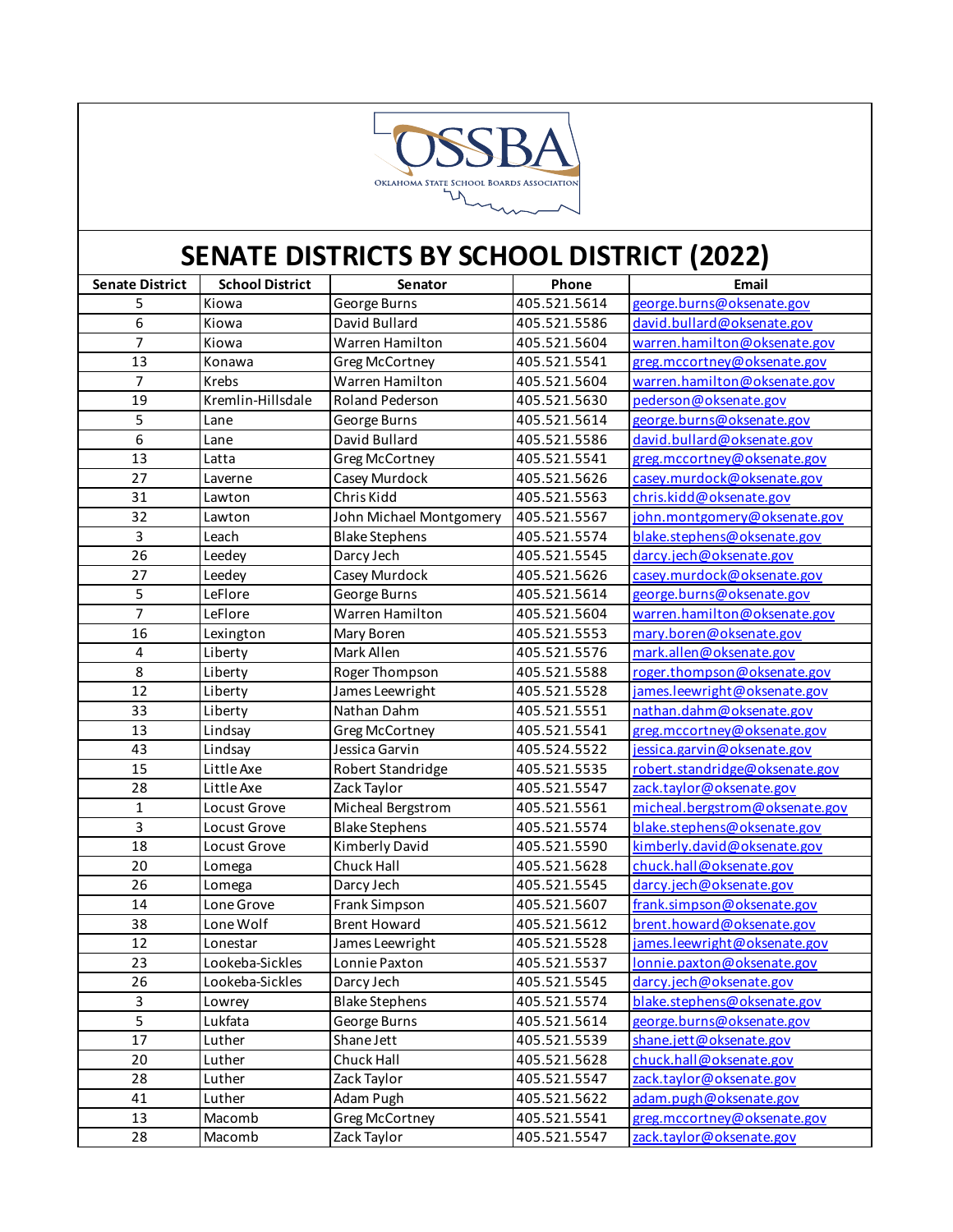

| <b>Senate District</b> | <b>School District</b> | Senator               | Phone        | Email                          |
|------------------------|------------------------|-----------------------|--------------|--------------------------------|
| 6                      | Madill                 | David Bullard         | 405.521.5586 | david.bullard@oksenate.gov     |
| 26                     | Mangum                 | Darcy Jech            | 405.521.5545 | darcy.jech@oksenate.gov        |
| 38                     | Mangum                 | <b>Brent Howard</b>   | 405.521.5612 | brent.howard@oksenate.gov      |
| 12                     | Mannford               | James Leewright       | 405.521.5528 | james.leewright@oksenate.gov   |
| 20                     | Mannford               | Chuck Hall            | 405.521.5628 | chuck.hall@oksenate.gov        |
| 14                     | Mannsville             | Frank Simpson         | 405.521.5607 | frank.simpson@oksenate.gov     |
| 23                     | Maple                  | Lonnie Paxton         | 405.521.5537 | lonnie.paxton@oksenate.gov     |
| 4                      | Marble City            | Mark Allen            | 405.521.5576 | mark.allen@oksenate.gov        |
| 14                     | Marietta               | Frank Simpson         | 405.521.5607 | frank.simpson@oksenate.gov     |
| 31                     | Marlow                 | Chris Kidd            | 405.521.5563 | chris.kidd@oksenate.gov        |
| 43                     | Marlow                 | Jessica Garvin        | 405.524.5522 | jessica.garvin@oksenate.gov    |
| 3                      | Maryetta               | <b>Blake Stephens</b> | 405.521.5574 | blake.stephens@oksenate.gov    |
| $\overline{8}$         | Mason                  | Roger Thompson        | 405.521.5588 | roger.thompson@oksenate.gov    |
| 13                     | Maud                   | <b>Greg McCortney</b> | 405.521.5541 | greg.mccortney@oksenate.gov    |
| 28                     | Maud                   | Zack Taylor           | 405.521.5547 | zack.taylor@oksenate.gov       |
| 13                     | Maysville              | Greg McCortney        | 405.521.5541 | greg.mccortney@oksenate.gov    |
| 43                     | Maysville              | Jessica Garvin        | 405.524.5522 | jessica.garvin@oksenate.gov    |
| 7                      | McAlester              | Warren Hamilton       | 405.521.5604 | warren.hamilton@oksenate.gov   |
| 10                     | Mccord                 | <b>Bill Coleman</b>   | 405.521.5581 | bill.coleman@oksenate.gov      |
| 4                      | McCurtain              | Mark Allen            | 405.521.5576 | mark.allen@oksenate.gov        |
| 7                      | McCurtain              | Warren Hamilton       | 405.521.5604 | warren.hamilton@oksenate.gov   |
| 15                     | McLoud                 | Robert Standridge     | 405.521.5535 | robert.standridge@oksenate.gov |
| 17                     | McLoud                 | Shane Jett            | 405.521.5539 | shane.jett@oksenate.gov        |
| 28                     | McLoud                 | Zack Taylor           | 405.521.5547 | zack.taylor@oksenate.gov       |
| 19                     | Medford                | Roland Pederson       | 405.521.5630 | pederson@oksenate.gov          |
| 28                     | Meeker                 | Zack Taylor           | 405.521.5547 | zack.taylor@oksenate.gov       |
| 26                     | Merritt                | Darcy Jech            | 405.521.5545 | darcy.jech@oksenate.gov        |
| 26                     | Merritt                | Darcy Jech            | 405.521.5545 | darcy.jech@oksenate.gov        |
| 38                     | Merritt                | <b>Brent Howard</b>   | 405.521.5612 | brent.howard@oksenate.gov      |
| 38                     | Merritt                | <b>Brent Howard</b>   | 405.521.5612 | brent.howard@oksenate.gov      |
| 1                      | Miami                  | Micheal Bergstrom     | 405.521.5561 | micheal.bergstrom@oksenate.gov |
| 15                     | Mid-Del City           | Robert Standridge     | 405.521.5535 | robert.standridge@oksenate.gov |
| 17                     | Mid-Del City           | Shane Jett            | 405.521.5539 | shane.jett@oksenate.gov        |
| 42                     | Mid-Del City           | <b>Brenda Stanley</b> | 405.521.5584 | brenda.stanley@oksenate.gov    |
| 45                     | Mid-Del City           | Paul Rosino           | 405.521.5618 | paul.rosino@oksenate.gov       |
| 48                     | Mid-Del City           | George Young          | 405.521.5531 | george.young@oksenate.gov      |
| 23                     | Middleberg             | Lonnie Paxton         | 405.521.5537 | lonnie.paxton@oksenate.gov     |
| 8                      | Midway                 | Roger Thompson        | 405.521.5588 | roger.thompson@oksenate.gov    |
| 18                     | Midway                 | Kimberly David        | 405.521.5590 | kimberly.david@oksenate.gov    |
| 6                      | Milburn                | David Bullard         | 405.521.5586 | david.bullard@oksenate.gov     |
| 14                     | Mill Creek             | Frank Simpson         | 405.521.5607 | frank.simpson@oksenate.gov     |
| 17                     | Millwood               | Shane Jett            | 405.521.5539 | shane.jett@oksenate.gov        |
| 48                     | Millwood               | George Young          | 405.521.5531 | george.young@oksenate.gov      |
| 23                     | Minco                  | Lonnie Paxton         | 405.521.5537 | lonnie.paxton@oksenate.gov     |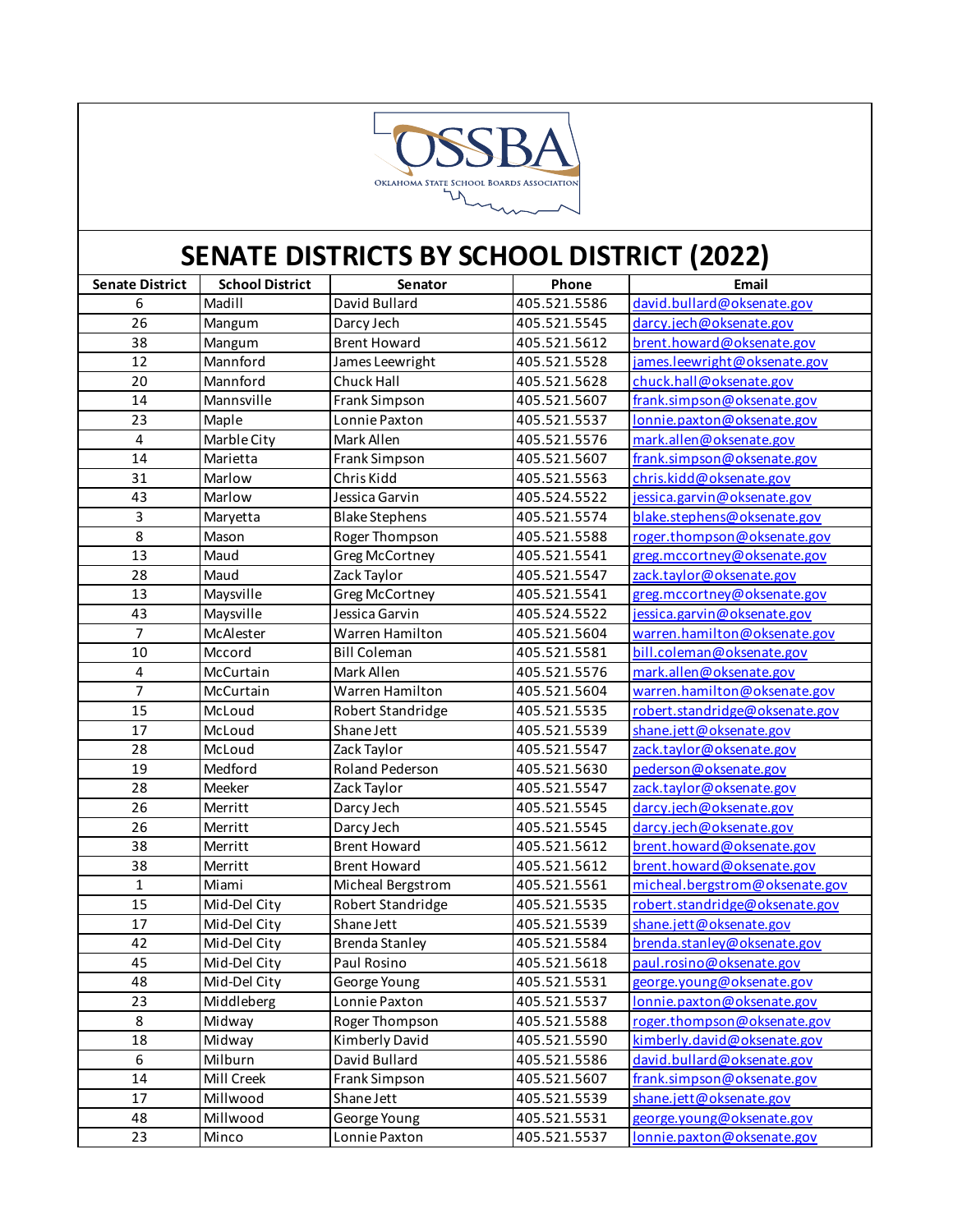

| <b>Senate District</b>  | <b>School District</b>          | Senator                                    | Phone        | Email                          |
|-------------------------|---------------------------------|--------------------------------------------|--------------|--------------------------------|
| 26                      | Minco                           | Darcy Jech                                 | 405.521.5545 | darcy.jech@oksenate.gov        |
| 4                       | Moffett                         | Mark Allen                                 | 405.521.5576 | mark.allen@oksenate.gov        |
| 4                       | Monroe                          | Mark Allen                                 | 405.521.5576 | mark.allen@oksenate.gov        |
| 5                       | Monroe                          | George Burns                               | 405.521.5614 | george.burns@oksenate.gov      |
| $\overline{15}$         | Moore                           | Robert Standridge                          | 405.521.5535 | robert.standridge@oksenate.gov |
| 24                      | Moore                           | Darrell Weaver                             | 405.521.5569 | darrell.weaver@oksenate.gov    |
| 42                      | Moore                           | <b>Brenda Stanley</b>                      | 405.521.5584 | brenda.stanley@oksenate.gov    |
| 44                      | Moore                           | <b>Michael Brooks</b>                      | 405.521.5557 | michael.brooks@oksenate.gov    |
| 45                      | Moore                           | Paul Rosino                                | 405.521.5618 | paul.rosino@oksenate.gov       |
| 27                      | Mooreland                       | Casey Murdock                              | 405.521.5626 | casey.murdock@oksenate.gov     |
| 8                       | Morris                          | Roger Thompson                             | 405.521.5588 | roger.thompson@oksenate.gov    |
| 20                      | Morrison                        | Chuck Hall                                 | 405.521.5628 | chuck.hall@oksenate.gov        |
| 21                      | Morrison                        | Tom Dugger                                 | 405.521.5572 | tom.dugger@oksenate.gov        |
| 3                       | Moseley                         | <b>Blake Stephens</b>                      | 405.521.5574 | blake.stephens@oksenate.gov    |
| $\overline{7}$          | Moss                            | Warren Hamilton                            | 405.521.5604 | warren.hamilton@oksenate.gov   |
| 13                      | Moss                            | Greg McCortney                             | 405.521.5541 | greg.mccortney@oksenate.gov    |
| 8                       | Mounds                          | Roger Thompson                             | 405.521.5588 | roger.thompson@oksenate.gov    |
| $\overline{12}$         | Mounds                          | James Leewright                            | 405.521.5528 | james.leewright@oksenate.gov   |
| 32                      |                                 | Mountain View-Gote John Michael Montgomery | 405.521.5567 | john.montgomery@oksenate.gov   |
| 38                      | Mountain View-Gote Brent Howard |                                            | 405.521.5612 | brent.howard@oksenate.gov      |
| 5                       | Moyers                          | George Burns                               | 405.521.5614 | george.burns@oksenate.gov      |
| $\overline{\mathbf{4}}$ | Muldrow                         | Mark Allen                                 | 405.521.5576 | mark.allen@oksenate.gov        |
| 19                      | Mulhall-Orlando                 | Roland Pederson                            | 405.521.5630 | pederson@oksenate.gov          |
| 20                      | Mulhall-Orlando                 | Chuck Hall                                 | 405.521.5628 | chuck.hall@oksenate.gov        |
| 21                      | Mulhall-Orlando                 | Tom Dugger                                 | 405.521.5572 | tom.dugger@oksenate.gov        |
| $\boldsymbol{9}$        | Muskogee                        | Dewayne Pemberton                          | 405.521.5533 | dewayne.pemberton@oksenate.gov |
| 22                      | Mustang                         | Jake Merrick                               | 405.521.5592 | jake.merrick@oksenate.gov      |
| 23                      | Mustang                         | Lonnie Paxton                              | 405.521.5537 | lonnie.paxton@oksenate.gov     |
| 44                      | Mustang                         | Michael Brooks                             | 405.521.5557 | michael.brooks@oksenate.gov    |
| 45                      | Mustang                         | Paul Rosino                                | 405.521.5618 | paul.rosino@oksenate.gov       |
| 5                       | Nashoba                         | George Burns                               | 405.521.5614 | george.burns@oksenate.gov      |
| 38                      | Navajo                          | <b>Brent Howard</b>                        | 405.521.5612 | brent.howard@oksenate.gov      |
| 13                      | New Lima                        | Greg McCortney                             | 405.521.5541 | greg.mccortney@oksenate.gov    |
| 28                      | New Lima                        | Zack Taylor                                | 405.521.5547 | zack.taylor@oksenate.gov       |
| 23                      | Newcastle                       | Lonnie Paxton                              | 405.521.5537 | lonnie.paxton@oksenate.gov     |
| 43                      | Newcastle                       | Jessica Garvin                             | 405.524.5522 | jessica.garvin@oksenate.gov    |
| 10                      | Newkirk                         | <b>Bill Coleman</b>                        | 405.521.5581 | bill.coleman@oksenate.gov      |
| 19                      | Newkirk                         | Roland Pederson                            | 405.521.5630 | pederson@oksenate.gov          |
| 23                      | Ninnekah                        | Lonnie Paxton                              | 405.521.5537 | lonnie.paxton@oksenate.gov     |
| 43                      | Ninnekah                        | Jessica Garvin                             | 405.524.5522 | jessica.garvin@oksenate.gov    |
| 15                      | Noble                           | Robert Standridge                          | 405.521.5535 | robert.standridge@oksenate.gov |
| 16                      | Noble                           | Mary Boren                                 | 405.521.5553 | mary.boren@oksenate.gov        |
| 15                      | Norman                          | Robert Standridge                          | 405.521.5535 | robert.standridge@oksenate.gov |
| 16                      | Norman                          | Mary Boren                                 | 405.521.5553 | mary.boren@oksenate.gov        |
|                         |                                 |                                            |              |                                |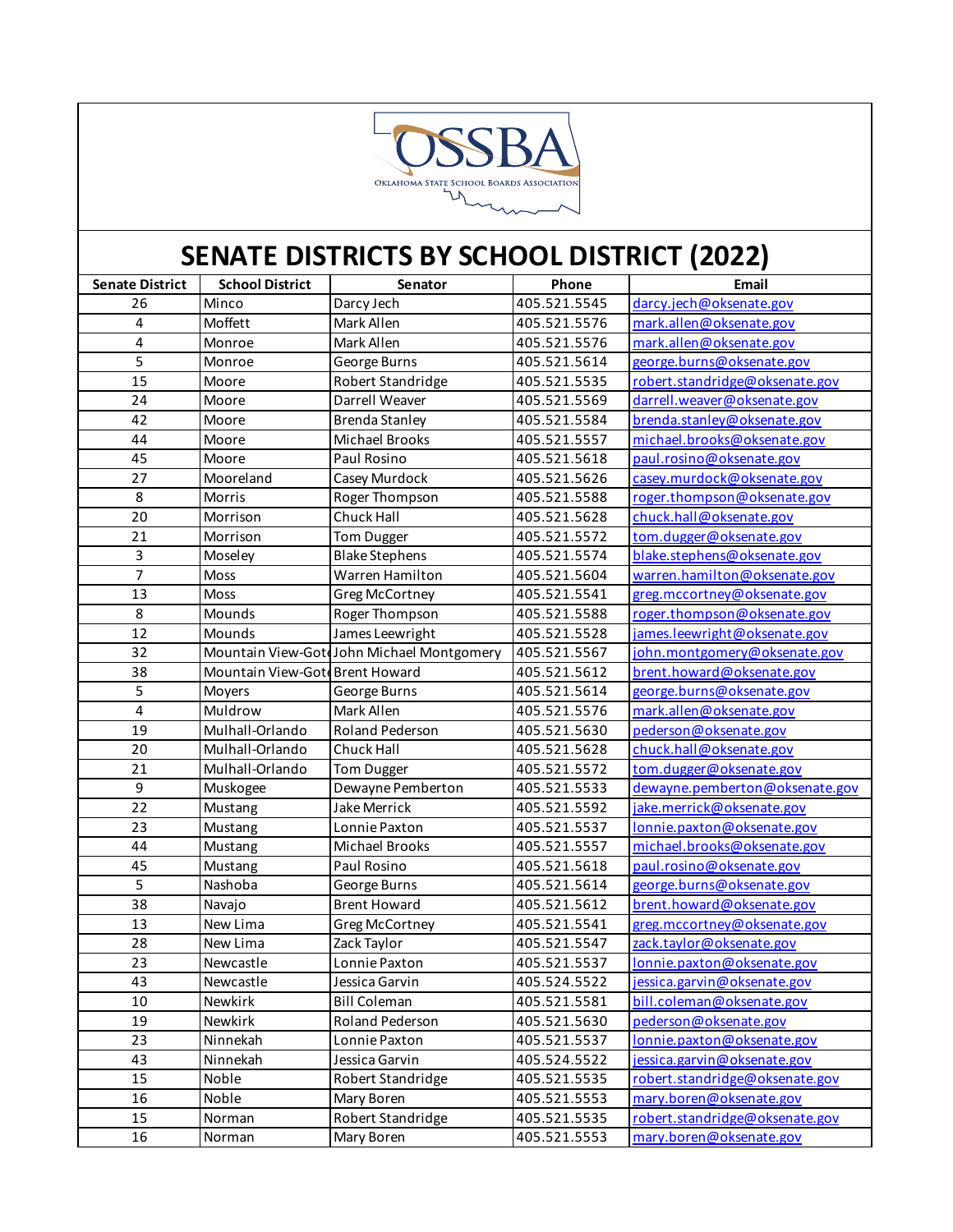

| <b>Senate District</b> | <b>School District</b> | Senator               | Phone        | Email                          |
|------------------------|------------------------|-----------------------|--------------|--------------------------------|
| 43                     | Norman                 | Jessica Garvin        | 405.524.5522 | jessica.garvin@oksenate.gov    |
| 17                     | North Rock Creek       | Shane Jett            | 405.521.5539 | shane.jett@oksenate.gov        |
| 28                     | North Rock Creek       | Zack Taylor           | 405.521.5547 | zack.taylor@oksenate.gov       |
| 18                     | Norwood                | Kimberly David        | 405.521.5590 | kimberly.david@oksenate.gov    |
| 29                     | Nowata                 | Julie Daniels         | 405.521.5634 | julie.daniels@oksenate.gov     |
| 21                     | Oak Grove              | Tom Dugger            | 405.521.5572 | tom.dugger@oksenate.gov        |
| 28                     | Oak Grove              | Zack Taylor           | 405.521.5547 | zack.taylor@oksenate.gov       |
| 17                     | Oakdale                | Shane Jett            | 405.521.5539 | shane.jett@oksenate.gov        |
| 41                     | Oakdale                | Adam Pugh             | 405.521.5622 | adam.pugh@oksenate.gov         |
| 48                     | Oakdale                | George Young          | 405.521.5531 | george.young@oksenate.gov      |
| $\mathsf{3}$           | Oaks Mission           | <b>Blake Stephens</b> | 405.521.5574 | blake.stephens@oksenate.gov    |
| 12                     | Oilton                 | James Leewright       | 405.521.5528 | james.leewright@oksenate.gov   |
| 21                     | Oilton                 | Tom Dugger            | 405.521.5572 | tom.dugger@oksenate.gov        |
| 20                     | Okarche                | Chuck Hall            | 405.521.5628 | chuck.hall@oksenate.gov        |
| 22                     | Okarche                | Jake Merrick          | 405.521.5592 | jake.merrick@oksenate.gov      |
| 23                     | Okarche                | Lonnie Paxton         | 405.521.5537 | lonnie.paxton@oksenate.gov     |
| 26                     | Okarche                | Darcy Jech            | 405.521.5545 | darcy.jech@oksenate.gov        |
| 18                     | Okay                   | Kimberly David        | 405.521.5590 | kimberly.david@oksenate.gov    |
| 20                     | Okeene                 | Chuck Hall            | 405.521.5628 | chuck.hall@oksenate.gov        |
| 26                     | Okeene                 | Darcy Jech            | 405.521.5545 | darcy.jech@oksenate.gov        |
| 27                     | Okeene                 | Casey Murdock         | 405.521.5626 | casey.murdock@oksenate.gov     |
| 7                      | Okemah                 | Warren Hamilton       | 405.521.5604 | warren.hamilton@oksenate.gov   |
| 8                      | Okemah                 | Roger Thompson        | 405.521.5588 | roger.thompson@oksenate.gov    |
| 17                     | Oklahoma City          | Shane Jett            | 405.521.5539 | shane.jett@oksenate.gov        |
| 30                     | Oklahoma City          | Julia Kirt            | 405.521.5636 | julia.kirt@oksenate.gov        |
| 40                     | Oklahoma City          | Carri Hicks           | 405.521.5543 | Carri.Hicks@oksenate.gov       |
| 41                     | Oklahoma City          | Adam Pugh             | 405.521.5622 | adam.pugh@oksenate.gov         |
| 42                     | Oklahoma City          | <b>Brenda Stanley</b> | 405.521.5584 | brenda.stanley@oksenate.gov    |
| 44                     | Oklahoma City          | <b>Michael Brooks</b> | 405.521.5557 | michael.brooks@oksenate.gov    |
| 45                     | Oklahoma City          | Paul Rosino           | 405.521.5618 | paul.rosino@oksenate.gov       |
| 46                     | Oklahoma City          | Kay Floyd             | 405.521.5610 | kay.floyd@oksenate.gov         |
| 47                     | Oklahoma City          | <b>Greg Treat</b>     | 405.521.5632 | greg.treat@oksenate.gov        |
| 48                     | Oklahoma City          | George Young          | 405.521.5531 | george.young@oksenate.gov      |
| 29                     | Oklahoma Union         | Julie Daniels         | 405.521.5634 | julie.daniels@oksenate.gov     |
| 8                      | Okmulgee               | Roger Thompson        | 405.521.5588 | roger.thompson@oksenate.gov    |
| 9                      | Oktaha                 | Dewayne Pemberton     | 405.521.5533 | dewayne.pemberton@oksenate.gov |
| 12                     | Olive                  | James Leewright       | 405.521.5528 | james.leewright@oksenate.gov   |
| 38                     | Olustee-Eldorado       | <b>Brent Howard</b>   | 405.521.5612 | brent.howard@oksenate.gov      |
| $\overline{a}$         | Oologah-Talala         | Marty Quinn           | 405.521.5555 | marty.quinn@oksenate.gov       |
| 29                     | Oologah-Talala         | Julie Daniels         | 405.521.5634 | julie.daniels@oksenate.gov     |
| 27                     | Optima                 | Casey Murdock         | 405.521.5626 | casey.murdock@oksenate.gov     |
| $\mathbf{1}$           | Osage                  | Micheal Bergstrom     | 405.521.5561 | micheal.bergstrom@oksenate.gov |
| $\overline{2}$         | Osage                  | Marty Quinn           | 405.521.5555 | marty.quinn@oksenate.gov       |
| 10                     | Osage Hills            | <b>Bill Coleman</b>   | 405.521.5581 | bill.coleman@oksenate.gov      |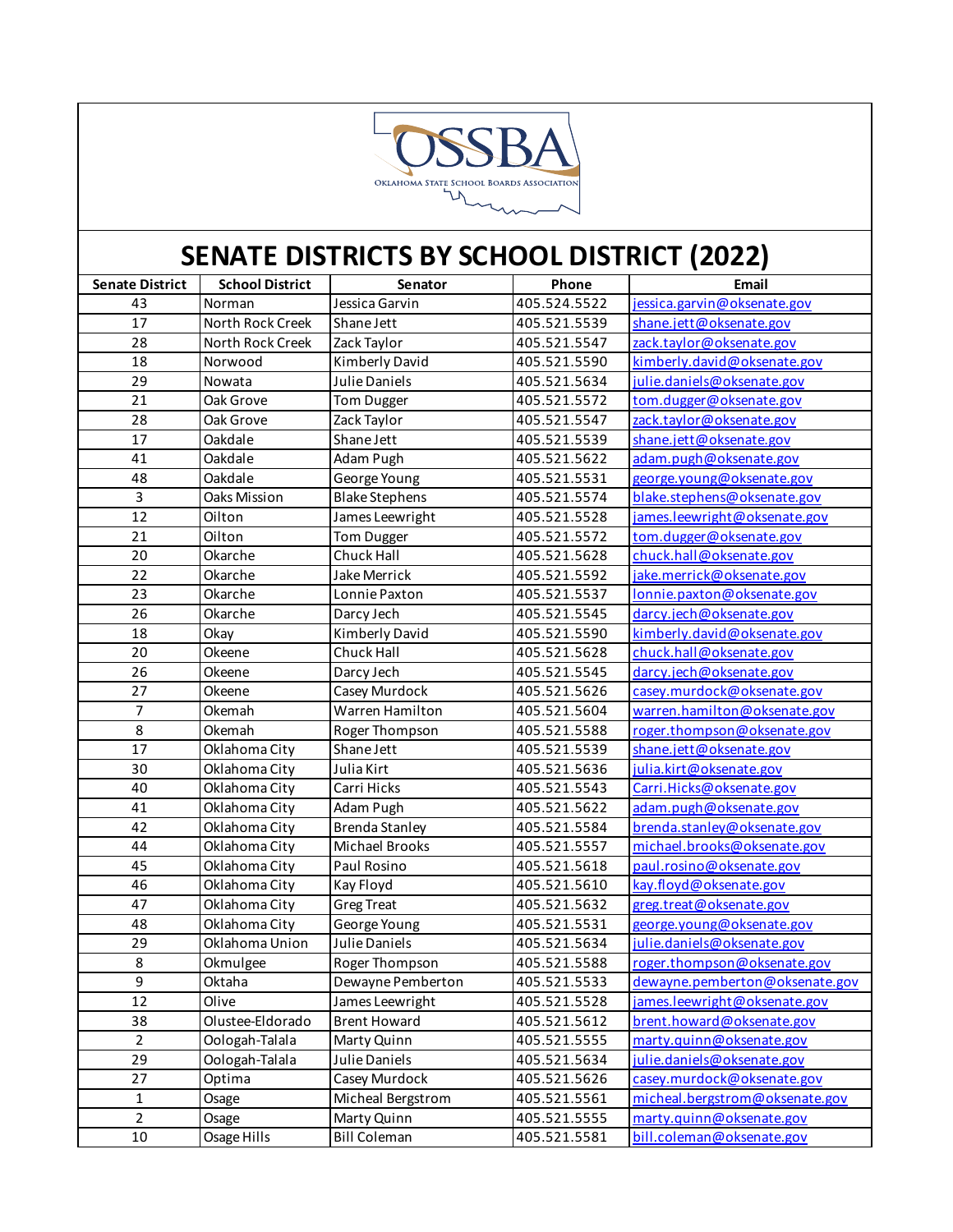

| <b>Senate District</b> | <b>School District</b>               | Senator                | Phone        | Email                        |
|------------------------|--------------------------------------|------------------------|--------------|------------------------------|
| $\overline{2}$         | Owasso                               | Marty Quinn            | 405.521.5555 | marty.quinn@oksenate.gov     |
| 11                     | Owasso                               | Kevin Matthews         | 405.521.5598 | kevin.matthews@oksenate.gov  |
| 34                     | Owasso                               | J.J. Dossett           | 405.521.5566 | jj.dossett@oksenate.gov      |
| 8                      | Paden                                | Roger Thompson         | 405.521.5588 | roger.thompson@oksenate.gov  |
| $\overline{12}$        | Paden                                | James Leewright        | 405.521.5528 | james.leewright@oksenate.gov |
| 28                     | Paden                                | Zack Taylor            | 405.521.5547 | zack.taylor@oksenate.gov     |
| $\pmb{4}$              | Panama                               | Mark Allen             | 405.521.5576 | mark.allen@oksenate.gov      |
| 5                      | Panama                               | George Burns           | 405.521.5614 | george.burns@oksenate.gov    |
| $\overline{7}$         | Panola                               | Warren Hamilton        | 405.521.5604 | warren.hamilton@oksenate.gov |
| 13                     | Paoli                                | Greg McCortney         | 405.521.5541 | greg.mccortney@oksenate.gov  |
| 43                     | Paoli                                | Jessica Garvin         | 405.524.5522 | jessica.garvin@oksenate.gov  |
| 13                     | Pauls Valley                         | Greg McCortney         | 405.521.5541 | greg.mccortney@oksenate.gov  |
| 10                     | Pawhuska                             | <b>Bill Coleman</b>    | 405.521.5581 | bill.coleman@oksenate.gov    |
| 20                     | Pawnee                               | Chuck Hall             | 405.521.5628 | chuck.hall@oksenate.gov      |
| 3                      | Peavine                              | <b>Blake Stephens</b>  | 405.521.5574 | blake.stephens@oksenate.gov  |
| 10                     | Peckham                              | <b>Bill Coleman</b>    | 405.521.5581 | bill.coleman@oksenate.gov    |
| 19                     | Peckham                              | Roland Pederson        | 405.521.5630 | pederson@oksenate.gov        |
| 3                      | Peggs                                | <b>Blake Stephens</b>  | 405.521.5574 | blake.stephens@oksenate.gov  |
| 18                     | Peggs                                | Kimberly David         | 405.521.5590 | kimberly.david@oksenate.gov  |
| 20                     | Perkins-Tryon                        | Chuck Hall             | 405.521.5628 | chuck.hall@oksenate.gov      |
| 21                     | Perkins-Tryon                        | Tom Dugger             | 405.521.5572 | tom.dugger@oksenate.gov      |
| 28                     | Perkins-Tryon                        | Zack Taylor            | 405.521.5547 | zack.taylor@oksenate.gov     |
| 20                     | Perry                                | Chuck Hall             | 405.521.5628 | chuck.hall@oksenate.gov      |
| 20                     | Piedmont                             | Chuck Hall             | 405.521.5628 | chuck.hall@oksenate.gov      |
| 22                     | Piedmont                             | Jake Merrick           | 405.521.5592 | jake.merrick@oksenate.gov    |
| 23                     | Piedmont                             | Lonnie Paxton          | 405.521.5537 | lonnie.paxton@oksenate.gov   |
| 47                     | Piedmont                             | <b>Greg Treat</b>      | 405.521.5632 | greg.treat@oksenate.gov      |
| 23                     | Pioneer                              | Lonnie Paxton          | 405.521.5537 | lonnie.paxton@oksenate.gov   |
| 26                     | Pioneer                              | Darcy Jech             | 405.521.5545 | darcy.jech@oksenate.gov      |
| 19                     | Pioneer-Pleasant Val Roland Pederson |                        | 405.521.5630 | pederson@oksenate.gov        |
| 5                      | Pittsburg                            | George Burns           | 405.521.5614 | george.burns@oksenate.gov    |
| 7                      | Pittsburg                            | Warren Hamilton        | 405.521.5604 | warren.hamilton@oksenate.gov |
| 14                     | Plainview                            | Frank Simpson          | 405.521.5607 | frank.simpson@oksenate.gov   |
| 17                     | Pleasant Grove                       | Shane Jett             | 405.521.5539 | shane.jett@oksenate.gov      |
| 4                      | Pocola                               | Mark Allen             | 405.521.5576 | mark.allen@oksenate.gov      |
| 10                     | Ponca City                           | <b>Bill Coleman</b>    | 405.521.5581 | bill.coleman@oksenate.gov    |
| 20                     | Ponca City                           | Chuck Hall             | 405.521.5628 | chuck.hall@oksenate.gov      |
| 19                     | Pond Creek-Hunter                    | <b>Roland Pederson</b> | 405.521.5630 | pederson@oksenate.gov        |
| 18                     | Porter Consolidated Kimberly David   |                        | 405.521.5590 | kimberly.david@oksenate.gov  |
| 8                      | Porum                                | Roger Thompson         | 405.521.5588 | roger.thompson@oksenate.gov  |
| 4                      | Poteau                               | Mark Allen             | 405.521.5576 | mark.allen@oksenate.gov      |
| 28                     | Prague                               | Zack Taylor            | 405.521.5547 | zack.taylor@oksenate.gov     |
| 8                      | Preston                              | Roger Thompson         | 405.521.5588 | roger.thompson@oksenate.gov  |
| 12                     | Pretty Water                         | James Leewright        | 405.521.5528 | james.leewright@oksenate.gov |
|                        |                                      |                        |              |                              |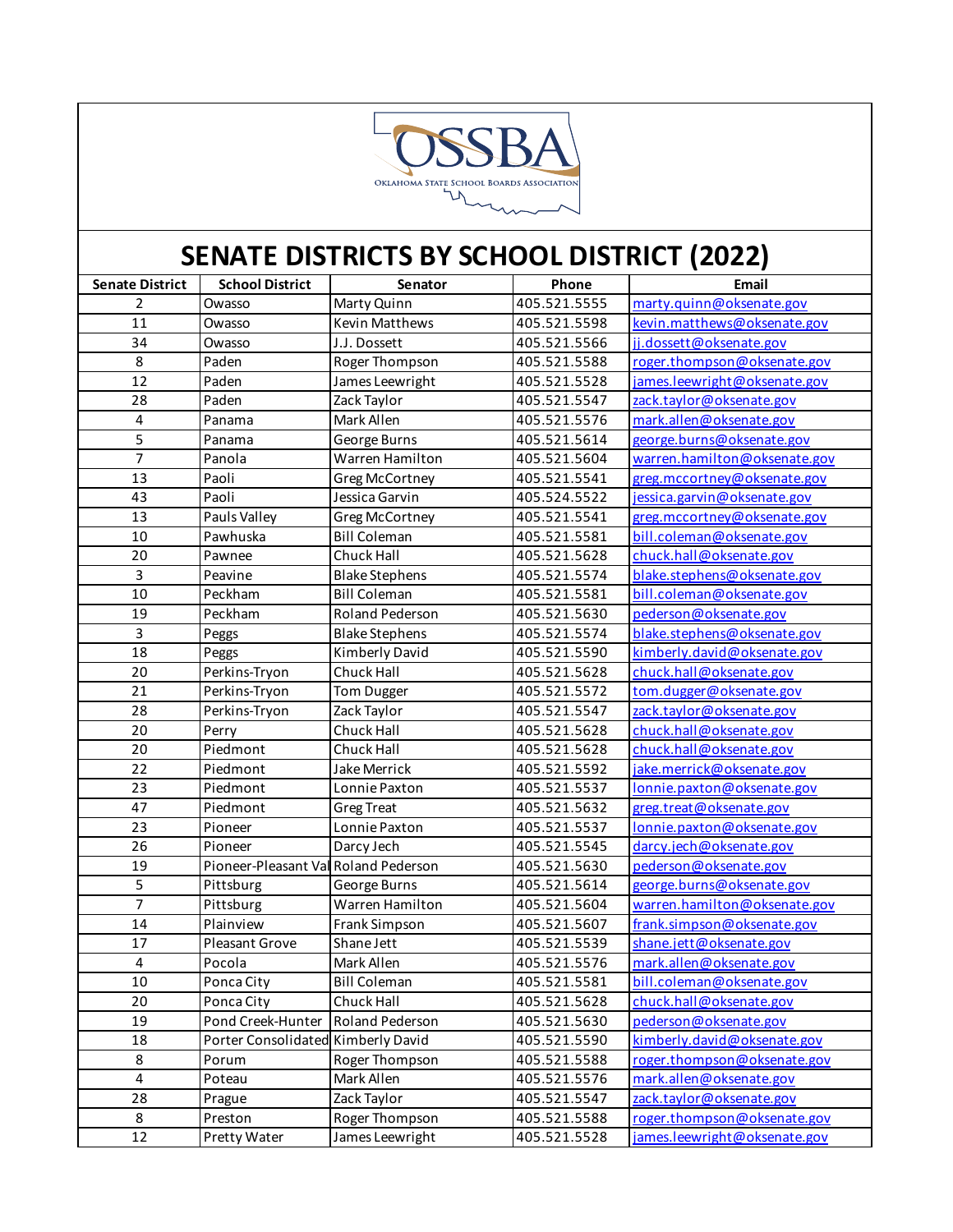

| <b>Senate District</b>  | <b>School District</b> | Senator               | Phone        | Email                          |
|-------------------------|------------------------|-----------------------|--------------|--------------------------------|
| 10                      | Prue                   | <b>Bill Coleman</b>   | 405.521.5581 | bill.coleman@oksenate.gov      |
| $\mathbf{1}$            | Pryor                  | Micheal Bergstrom     | 405.521.5561 | micheal.bergstrom@oksenate.gov |
| $\overline{2}$          | Pryor                  | Marty Quinn           | 405.521.5555 | marty.quinn@oksenate.gov       |
| 3                       | Pryor                  | <b>Blake Stephens</b> | 405.521.5574 | blake.stephens@oksenate.gov    |
| 43                      | Purcell                | Jessica Garvin        | 405.524.5522 | jessica.garvin@oksenate.gov    |
| 30                      | <b>Putnam City</b>     | Julia Kirt            | 405.521.5636 | julia.kirt@oksenate.gov        |
| 40                      | Putnam City            | Carri Hicks           | 405.521.5543 | Carri.Hicks@oksenate.gov       |
| 44                      | Putnam City            | <b>Michael Brooks</b> | 405.521.5557 | michael.brooks@oksenate.gov    |
| 46                      | Putnam City            | Kay Floyd             | 405.521.5610 | kay.floyd@oksenate.gov         |
| 47                      | Putnam City            | <b>Greg Treat</b>     | 405.521.5632 | greg.treat@oksenate.gov        |
| $\mathbf 1$             | Quapaw                 | Micheal Bergstrom     | 405.521.5561 | micheal.bergstrom@oksenate.gov |
| 7                       | Quinton                | Warren Hamilton       | 405.521.5604 | warren.hamilton@oksenate.gov   |
| 5                       | Rattan                 | George Burns          | 405.521.5614 | george.burns@oksenate.gov      |
| 14                      | Ravia                  | Frank Simpson         | 405.521.5607 | frank.simpson@oksenate.gov     |
| 4                       | Red Oak                | Mark Allen            | 405.521.5576 | mark.allen@oksenate.gov        |
| 5                       | Red Oak                | George Burns          | 405.521.5614 | george.burns@oksenate.gov      |
| $\overline{7}$          | Red Oak                | Warren Hamilton       | 405.521.5604 | warren.hamilton@oksenate.gov   |
| 26                      | Reydon                 | Darcy Jech            | 405.521.5545 | darcy.jech@oksenate.gov        |
| 14                      | Ringling               | Frank Simpson         | 405.521.5607 | frank.simpson@oksenate.gov     |
| 31                      | Ringling               | Chris Kidd            | 405.521.5563 | chris.kidd@oksenate.gov        |
| 43                      | Ringling               | Jessica Garvin        | 405.524.5522 | jessica.garvin@oksenate.gov    |
| 19                      | Ringwood               | Roland Pederson       | 405.521.5630 | pederson@oksenate.gov          |
| 27                      | Ringwood               | Casey Murdock         | 405.521.5626 | casey.murdock@oksenate.gov     |
| 21                      | Ripley                 | Tom Dugger            | 405.521.5572 | tom.dugger@oksenate.gov        |
| 23                      | Riverside              | Lonnie Paxton         | 405.521.5537 | lonnie.paxton@oksenate.gov     |
| 15                      | Robin Hill             | Robert Standridge     | 405.521.5535 | robert.standridge@oksenate.gov |
| 6                       | <b>Rock Creek</b>      | David Bullard         | 405.521.5586 | david.bullard@oksenate.gov     |
| 3                       | Rocky Mountain         | <b>Blake Stephens</b> | 405.521.5574 | blake.stephens@oksenate.gov    |
| 13                      | Roff                   | <b>Greg McCortney</b> | 405.521.5541 | greg.mccortney@oksenate.gov    |
| 14                      | Roff                   | Frank Simpson         | 405.521.5607 | frank.simpson@oksenate.gov     |
| $\overline{\mathbf{4}}$ | Roland                 | Mark Allen            | 405.521.5576 | mark.allen@oksenate.gov        |
| 43                      | <b>Rush Springs</b>    | Jessica Garvin        | 405.524.5522 | jessica.garvin@oksenate.gov    |
| 8                       | Ryal                   | Roger Thompson        | 405.521.5588 | roger.thompson@oksenate.gov    |
| 31                      | Ryan                   | Chris Kidd            | 405.521.5563 | chris.kidd@oksenate.gov        |
| $\mathbf 1$             | Salina                 | Micheal Bergstrom     | 405.521.5561 | micheal.bergstrom@oksenate.gov |
| 3                       | Salina                 | <b>Blake Stephens</b> | 405.521.5574 | blake.stephens@oksenate.gov    |
| 4                       | Sallisaw               | Mark Allen            | 405.521.5576 | mark.allen@oksenate.gov        |
| $10\,$                  | Sand Springs           | <b>Bill Coleman</b>   | 405.521.5581 | bill.coleman@oksenate.gov      |
| 37                      | Sand Springs           | Cody Rogers           | 405.521.5600 | cody.rogers@oksenate.gov       |
| 12                      | Sapulpa                | James Leewright       | 405.521.5528 | james.leewright@oksenate.gov   |
| 13                      | Sasakwa                | <b>Greg McCortney</b> | 405.521.5541 | greg.mccortney@oksenate.gov    |
| $\overline{7}$          | Savanna                | Warren Hamilton       | 405.521.5604 | warren.hamilton@oksenate.gov   |
| 26                      | Sayre                  | Darcy Jech            | 405.521.5545 | darcy.jech@oksenate.gov        |
| 38                      | Sayre                  | <b>Brent Howard</b>   | 405.521.5612 | brent.howard@oksenate.gov      |
|                         |                        |                       |              |                                |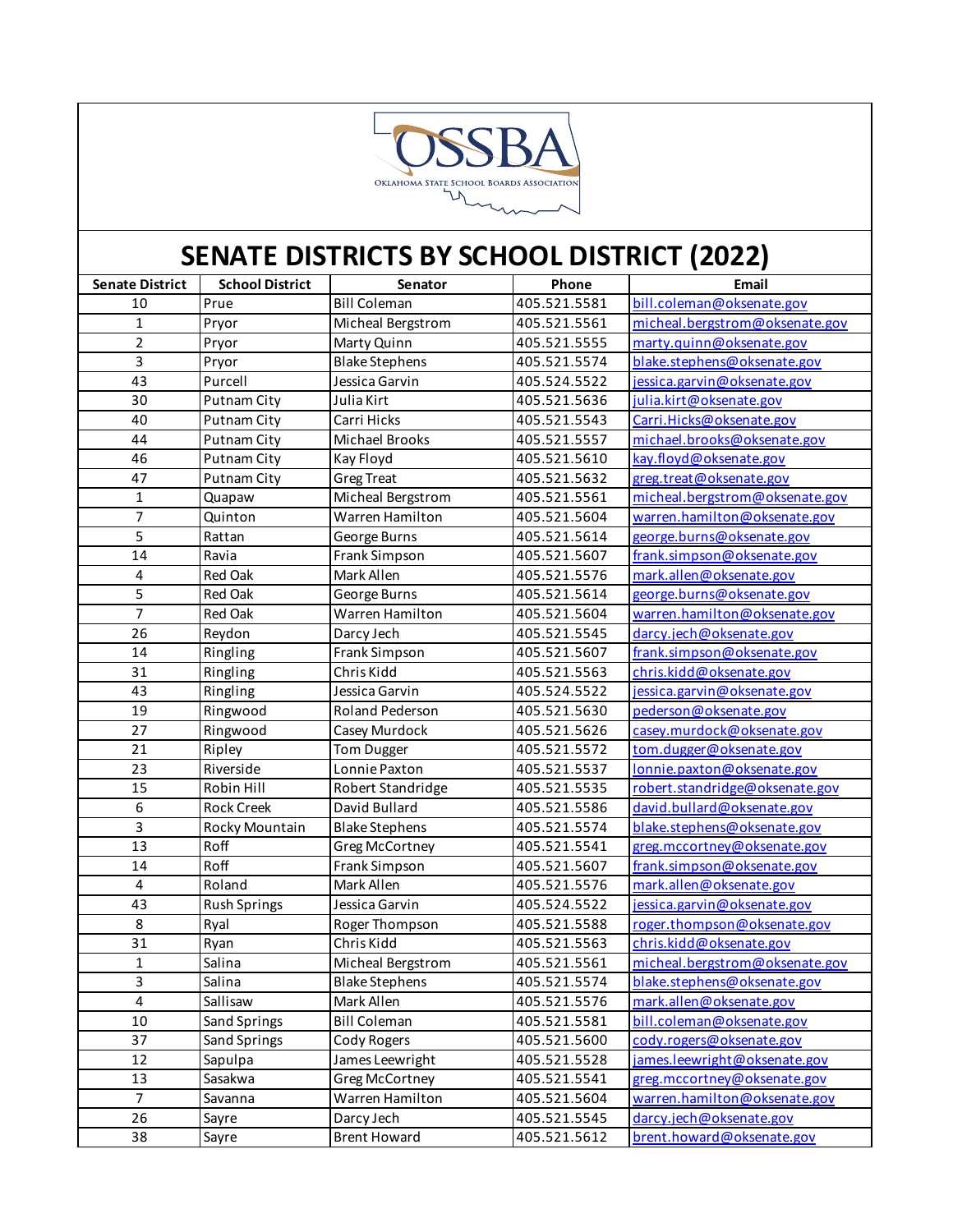

| <b>Senate District</b> | <b>School District</b> | Senator                 | Phone        | Email                          |
|------------------------|------------------------|-------------------------|--------------|--------------------------------|
| 8                      | Schulter               | Roger Thompson          | 405.521.5588 | roger.thompson@oksenate.gov    |
| 27                     | Seiling                | Casey Murdock           | 405.521.5626 | casey.murdock@oksenate.gov     |
| 28                     | Seminole               | Zack Taylor             | 405.521.5547 | zack.taylor@oksenate.gov       |
| 26                     | Sentinel               | Darcy Jech              | 405.521.5545 | darcy.jech@oksenate.gov        |
| 26                     | Sentinel               | Darcy Jech              | 405.521.5545 | darcy.jech@oksenate.gov        |
| 38                     | Sentinel               | <b>Brent Howard</b>     | 405.521.5612 | brent.howard@oksenate.gov      |
| 38                     | Sentinel               | <b>Brent Howard</b>     | 405.521.5612 | brent.howard@oksenate.gov      |
| $\overline{c}$         | Sequoyah               | Marty Quinn             | 405.521.5555 | marty.quinn@oksenate.gov       |
| 29                     | Sequoyah               | Julie Daniels           | 405.521.5634 | julie.daniels@oksenate.gov     |
| 3                      | Shady Grove            | <b>Blake Stephens</b>   | 405.521.5574 | blake.stephens@oksenate.gov    |
| 9                      | Shady Grove            | Dewayne Pemberton       | 405.521.5533 | dewayne.pemberton@oksenate.gov |
| 18                     | Shady Grove            | Kimberly David          | 405.521.5590 | kimberly.david@oksenate.gov    |
| 4                      | Shady Point            | Mark Allen              | 405.521.5576 | mark.allen@oksenate.gov        |
| 27                     | Sharon-Mutual          | Casey Murdock           | 405.521.5626 | casey.murdock@oksenate.gov     |
| 27                     | Shattuck               | Casey Murdock           | 405.521.5626 | casey.murdock@oksenate.gov     |
| 17                     | Shawnee                | Shane Jett              | 405.521.5539 | shane.jett@oksenate.gov        |
| 28                     | Shawnee                | Zack Taylor             | 405.521.5547 | zack.taylor@oksenate.gov       |
| 10                     | Shidler                | <b>Bill Coleman</b>     | 405.521.5581 | bill.coleman@oksenate.gov      |
| 6                      | Silo                   | David Bullard           | 405.521.5586 | david.bullard@oksenate.gov     |
| $10\,$                 | Skiatook               | <b>Bill Coleman</b>     | 405.521.5581 | bill.coleman@oksenate.gov      |
| 29                     | Skiatook               | Julie Daniels           | 405.521.5634 | julie.daniels@oksenate.gov     |
| 34                     | Skiatook               | J.J. Dossett            | 405.521.5566 | jj.dossett@oksenate.gov        |
| 5                      | Smithville             | George Burns            | 405.521.5614 | george.burns@oksenate.gov      |
| 31                     | Snyder                 | Chris Kidd              | 405.521.5563 | chris.kidd@oksenate.gov        |
| 32                     | Snyder                 | John Michael Montgomery | 405.521.5567 | john.montgomery@oksenate.gov   |
| 38                     | Snyder                 | <b>Brent Howard</b>     | 405.521.5612 | brent.howard@oksenate.gov      |
| 5                      | Soper                  | George Burns            | 405.521.5614 | george.burns@oksenate.gov      |
| 29                     | South Coffeyville      | Julie Daniels           | 405.521.5634 | julie.daniels@oksenate.gov     |
| 17                     | South Rock Creek       | Shane Jett              | 405.521.5539 | shane.jett@oksenate.gov        |
| 28                     | South Rock Creek       | Zack Taylor             | 405.521.5547 | zack.taylor@oksenate.gov       |
| 10                     | Sperry                 | <b>Bill Coleman</b>     | 405.521.5581 | bill.coleman@oksenate.gov      |
| 11                     | Sperry                 | Kevin Matthews          | 405.521.5598 | kevin.matthews@oksenate.gov    |
| 34                     | Sperry                 | J.J. Dossett            | 405.521.5566 | ji.dossett@oksenate.gov        |
| 4                      | Spiro                  | Mark Allen              | 405.521.5576 | mark.allen@oksenate.gov        |
| 14                     | Springer               | Frank Simpson           | 405.521.5607 | frank.simpson@oksenate.gov     |
| 31                     | Sterling               | Chris Kidd              | 405.521.5563 | chris.kidd@oksenate.gov        |
| 43                     | Sterling               | Jessica Garvin          | 405.524.5522 | jessica.garvin@oksenate.gov    |
| 8                      | Stidham                | Roger Thompson          | 405.521.5588 | roger.thompson@oksenate.gov    |
| $\overline{7}$         | Stigler                | Warren Hamilton         | 405.521.5604 | warren.hamilton@oksenate.gov   |
| 20                     | Stillwater             | Chuck Hall              | 405.521.5628 | chuck.hall@oksenate.gov        |
| 21                     | Stillwater             | <b>Tom Dugger</b>       | 405.521.5572 | tom.dugger@oksenate.gov        |
| 3                      | Stilwell               | <b>Blake Stephens</b>   | 405.521.5574 | blake.stephens@oksenate.gov    |
| 6                      | Stonewall              | David Bullard           | 405.521.5586 | david.bullard@oksenate.gov     |
| 13                     | Stonewall              | <b>Greg McCortney</b>   | 405.521.5541 | greg.mccortney@oksenate.gov    |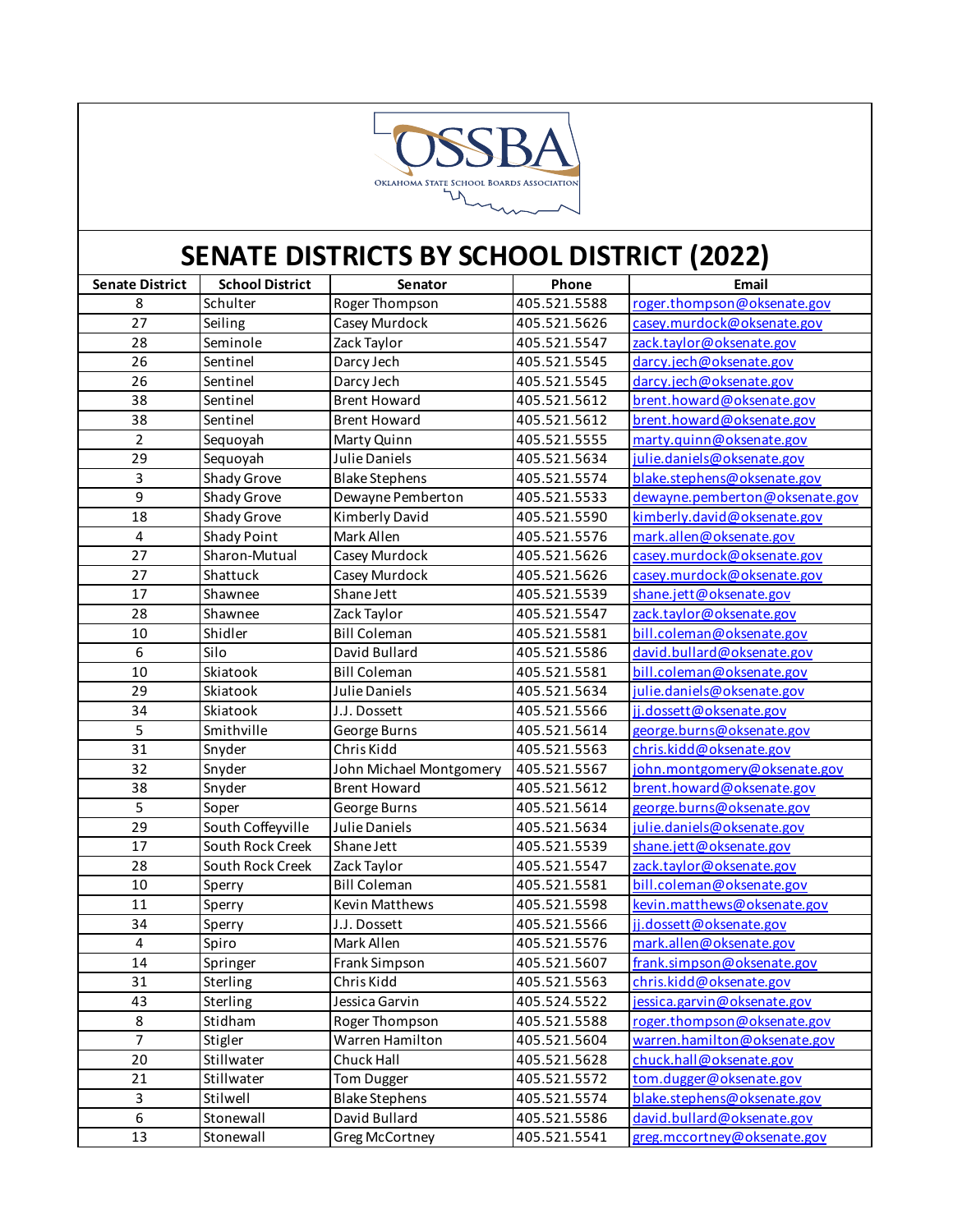

| <b>Senate District</b> | <b>School District</b>            | Senator               | Phone        | Email                          |
|------------------------|-----------------------------------|-----------------------|--------------|--------------------------------|
| 14                     | Stonewall                         | Frank Simpson         | 405.521.5607 | frank.simpson@oksenate.gov     |
| 27                     | Straight                          | Casey Murdock         | 405.521.5626 | casey.murdock@oksenate.gov     |
| 13                     | Stratford                         | <b>Greg McCortney</b> | 405.521.5541 | greg.mccortney@oksenate.gov    |
| 43                     | Stratford                         | Jessica Garvin        | 405.524.5522 | jessica.garvin@oksenate.gov    |
| 5                      | Stringtown                        | George Burns          | 405.521.5614 | george.burns@oksenate.gov      |
| $\overline{6}$         | Stringtown                        | David Bullard         | 405.521.5586 | david.bullard@oksenate.gov     |
| 28                     | Strother                          | Zack Taylor           | 405.521.5547 | zack.taylor@oksenate.gov       |
| 28                     | Stroud                            | Zack Taylor           | 405.521.5547 | zack.taylor@oksenate.gov       |
| $\overline{7}$         | Stuart                            | Warren Hamilton       | 405.521.5604 | warren.hamilton@oksenate.gov   |
| 14                     | Sulphur                           | Frank Simpson         | 405.521.5607 | frank.simpson@oksenate.gov     |
| 26                     | Sweetwater                        | Darcy Jech            | 405.521.5545 | darcy.jech@oksenate.gov        |
| 3                      | Tahlequah                         | <b>Blake Stephens</b> | 405.521.5574 | blake.stephens@oksenate.gov    |
| 9                      | Tahlequah                         | Dewayne Pemberton     | 405.521.5533 | dewayne.pemberton@oksenate.gov |
| 18                     | Tahlequah                         | Kimberly David        | 405.521.5590 | kimberly.david@oksenate.gov    |
| 5                      | Talihina                          | George Burns          | 405.521.5614 | george.burns@oksenate.gov      |
| $\overline{7}$         | Talihina                          | Warren Hamilton       | 405.521.5604 | warren.hamilton@oksenate.gov   |
| 27                     | Taloga                            | Casey Murdock         | 405.521.5626 | casey.murdock@oksenate.gov     |
| 7                      | Tannehill                         | Warren Hamilton       | 405.521.5604 | warren.hamilton@oksenate.gov   |
| 13                     | Tecumseh                          | <b>Greg McCortney</b> | 405.521.5541 | greg.mccortney@oksenate.gov    |
| 28                     | Tecumseh                          | Zack Taylor           | 405.521.5547 | zack.taylor@oksenate.gov       |
| 31                     | Temple                            | Chris Kidd            | 405.521.5563 | chris.kidd@oksenate.gov        |
| $\overline{3}$         | Tenkiller                         | <b>Blake Stephens</b> | 405.521.5574 | blake.stephens@oksenate.gov    |
| 31                     | Terral                            | Chris Kidd            | 405.521.5563 | chris.kidd@oksenate.gov        |
| 27                     | Texhoma                           | Casey Murdock         | 405.521.5626 | casey.murdock@oksenate.gov     |
| 14                     | Thackerville                      | Frank Simpson         | 405.521.5607 | frank.simpson@oksenate.gov     |
| 26                     | Thomas-Fay-Custer U Darcy Jech    |                       | 405.521.5545 | darcy.jech@oksenate.gov        |
| 27                     | Thomas-Fay-Custer U Casey Murdock |                       | 405.521.5626 | casey.murdock@oksenate.gov     |
| 19                     | Timberlake                        | Roland Pederson       | 405.521.5630 | pederson@oksenate.gov          |
| 27                     | Timberlake                        | Casey Murdock         | 405.521.5626 | casey.murdock@oksenate.gov     |
| 31                     | Tipton                            | Chris Kidd            | 405.521.5563 | chris.kidd@oksenate.gov        |
| $\boldsymbol{6}$       | Tishomingo                        | David Bullard         | 405.521.5586 | david.bullard@oksenate.gov     |
| 14                     | Tishomingo                        | Frank Simpson         | 405.521.5607 | frank.simpson@oksenate.gov     |
| 10                     | Tonkawa                           | <b>Bill Coleman</b>   | 405.521.5581 | bill.coleman@oksenate.gov      |
| 20                     | Tonkawa                           | Chuck Hall            | 405.521.5628 | chuck.hall@oksenate.gov        |
| $10\,$                 | Tulsa                             | <b>Bill Coleman</b>   | 405.521.5581 | bill.coleman@oksenate.gov      |
| 11                     | Tulsa                             | Kevin Matthews        | 405.521.5598 | kevin.matthews@oksenate.gov    |
| 12                     | Tulsa                             | James Leewright       | 405.521.5528 | james.leewright@oksenate.gov   |
| 18                     | Tulsa                             | Kimberly David        | 405.521.5590 | kimberly.david@oksenate.gov    |
| 25                     | Tulsa                             | Joe Newhouse          | 405.521.5675 | joe.newhouse@oksenate.gov      |
| 33                     | Tulsa                             | Nathan Dahm           | 405.521.5551 | nathan.dahm@oksenate.gov       |
| 34                     | Tulsa                             | J.J. Dossett          | 405.521.5566 | jj.dossett@oksenate.gov        |
| 35                     | Tulsa                             | Jo Anna Dossett       | 405.521.5624 | joanna.dossett@oksenate.gov    |
| 36                     | Tulsa                             | John Haste            | 405.521.5602 | john.haste@oksenate.gov        |
| 37                     | Tulsa                             | Cody Rogers           | 405.521.5600 | cody.rogers@oksenate.gov       |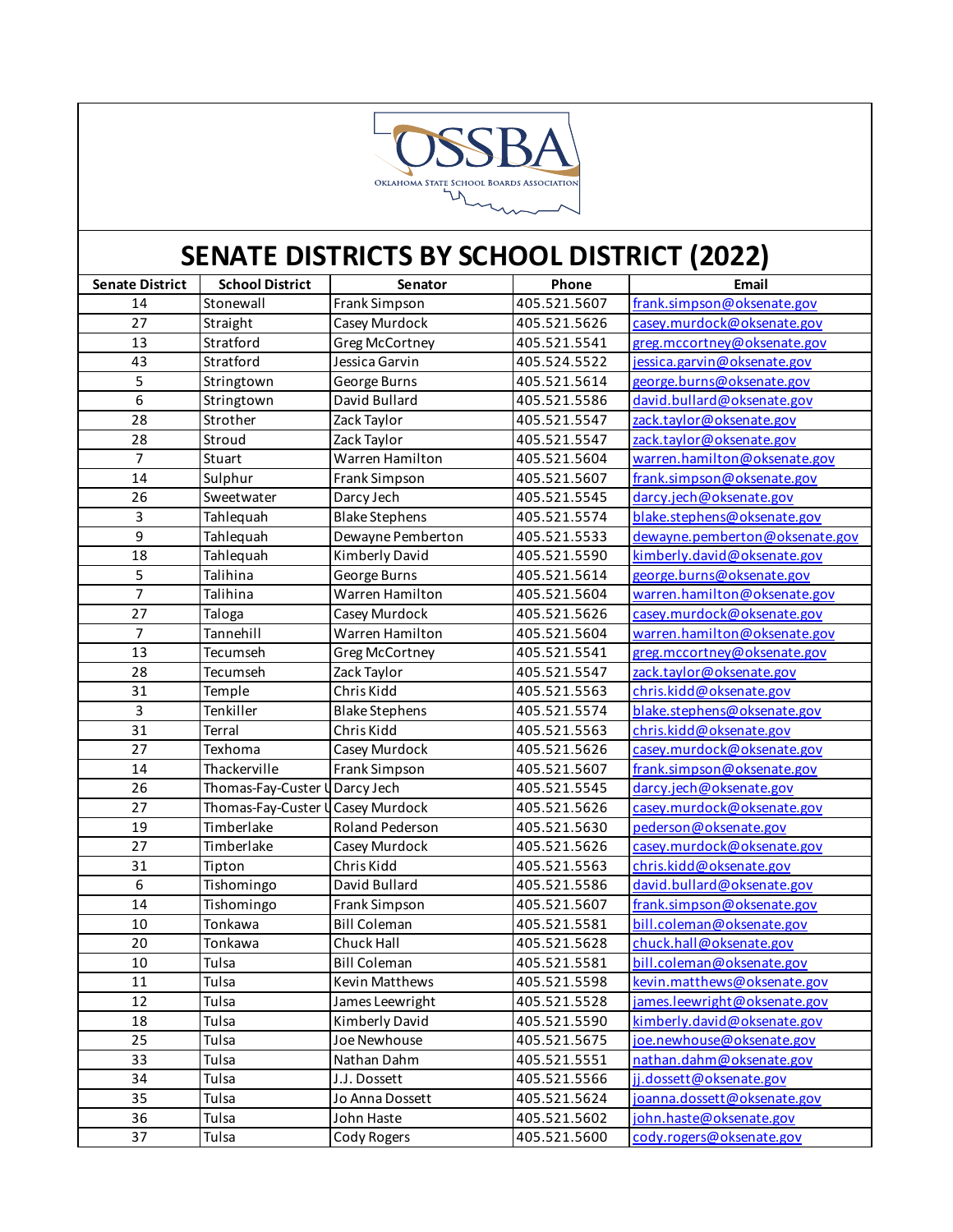

| <b>Senate District</b>  | <b>School District</b> | Senator               | Phone        | Email                          |
|-------------------------|------------------------|-----------------------|--------------|--------------------------------|
| 39                      | Tulsa                  | Dave Rader            | 405.521.5620 | dave.rader@oksenate.gov        |
| $\boldsymbol{6}$        | Tupelo                 | David Bullard         | 405.521.5586 | david.bullard@oksenate.gov     |
| 13                      | Tupelo                 | Greg McCortney        | 405.521.5541 | greg.mccortney@oksenate.gov    |
| $\mathbf{1}$            | <b>Turkey Ford</b>     | Micheal Bergstrom     | 405.521.5561 | micheal.bergstrom@oksenate.gov |
| 3                       | <b>Turkey Ford</b>     | <b>Blake Stephens</b> | 405.521.5574 | blake.stephens@oksenate.gov    |
| 14                      | Turner                 | Frank Simpson         | 405.521.5607 | frank.simpson@oksenate.gov     |
| 27                      | Turpin                 | Casey Murdock         | 405.521.5626 | casey.murdock@oksenate.gov     |
| $\boldsymbol{6}$        | Tushka                 | David Bullard         | 405.521.5586 | david.bullard@oksenate.gov     |
| 5                       | Tuskahoma              | George Burns          | 405.521.5614 | george.burns@oksenate.gov      |
| $\overline{7}$          | Tuskahoma              | Warren Hamilton       | 405.521.5604 | warren.hamilton@oksenate.gov   |
| 23                      | Tuttle                 | Lonnie Paxton         | 405.521.5537 | lonnie.paxton@oksenate.gov     |
| 8                       | <b>Twin Hills</b>      | Roger Thompson        | 405.521.5588 | roger.thompson@oksenate.gov    |
| 27                      | Tyrone                 | Casey Murdock         | 405.521.5626 | casey.murdock@oksenate.gov     |
| 25                      | Union                  | Joe Newhouse          | 405.521.5675 | joe.newhouse@oksenate.gov      |
| 33                      | Union                  | Nathan Dahm           | 405.521.5551 | nathan.dahm@oksenate.gov       |
| 36                      | Union                  | John Haste            | 405.521.5602 | john.haste@oksenate.gov        |
| 39                      | Union                  | Dave Rader            | 405.521.5620 | dave.rader@oksenate.gov        |
| 23                      | <b>Union City</b>      | Lonnie Paxton         | 405.521.5537 | lonnie.paxton@oksenate.gov     |
| 5                       | Valliant               | George Burns          | 405.521.5614 | george.burns@oksenate.gov      |
| 13                      | Vanoss                 | Greg McCortney        | 405.521.5541 | greg.mccortney@oksenate.gov    |
| 28                      | Varnum                 | Zack Taylor           | 405.521.5547 | zack.taylor@oksenate.gov       |
| 14                      | Velma-Alma             | Frank Simpson         | 405.521.5607 | frank.simpson@oksenate.gov     |
| 43                      | Velma-Alma             | Jessica Garvin        | 405.524.5522 | jessica.garvin@oksenate.gov    |
| 23                      | Verden                 | Lonnie Paxton         | 405.521.5537 | lonnie.paxton@oksenate.gov     |
| 26                      | Verden                 | Darcy Jech            | 405.521.5545 | darcy.jech@oksenate.gov        |
| $\overline{2}$          | Verdigris              | Marty Quinn           | 405.521.5555 | marty.quinn@oksenate.gov       |
| $\overline{\mathbf{4}}$ | Vian                   | Mark Allen            | 405.521.5576 | mark.allen@oksenate.gov        |
| 27                      | Vici                   | Casey Murdock         | 405.521.5626 | casey.murdock@oksenate.gov     |
| $\mathbf{1}$            | Vinita                 | Micheal Bergstrom     | 405.521.5561 | micheal.bergstrom@oksenate.gov |
| 18                      | Wagoner                | Kimberly David        | 405.521.5590 | kimberly.david@oksenate.gov    |
| 9                       | Wainwright             | Dewayne Pemberton     | 405.521.5533 | dewayne.pemberton@oksenate.gov |
| 18                      | Wainwright             | Kimberly David        | 405.521.5590 | kimberly.david@oksenate.gov    |
| 31                      | Walters                | Chris Kidd            | 405.521.5563 | chris.kidd@oksenate.gov        |
| 13                      | Wanette                | Greg McCortney        | 405.521.5541 | greg.mccortney@oksenate.gov    |
| 6                       | Wapanucka              | David Bullard         | 405.521.5586 | david.bullard@oksenate.gov     |
| 14                      | Wapanucka              | Frank Simpson         | 405.521.5607 | frank.simpson@oksenate.gov     |
| 8                       | Warner                 | Roger Thompson        | 405.521.5588 | roger.thompson@oksenate.gov    |
| 9                       | Warner                 | Dewayne Pemberton     | 405.521.5533 | dewayne.pemberton@oksenate.gov |
| 43                      | Washington             | Jessica Garvin        | 405.524.5522 | jessica.garvin@oksenate.gov    |
| 26                      | Watonga                | Darcy Jech            | 405.521.5545 | darcy.jech@oksenate.gov        |
| 3                       | Watts                  | <b>Blake Stephens</b> | 405.521.5574 | blake.stephens@oksenate.gov    |
| 19                      | Waukomis               | Roland Pederson       | 405.521.5630 | pederson@oksenate.gov          |
| 31                      | Waurika                | Chris Kidd            | 405.521.5563 | chris.kidd@oksenate.gov        |
| 43                      | Waurika                | Jessica Garvin        | 405.524.5522 | jessica.garvin@oksenate.gov    |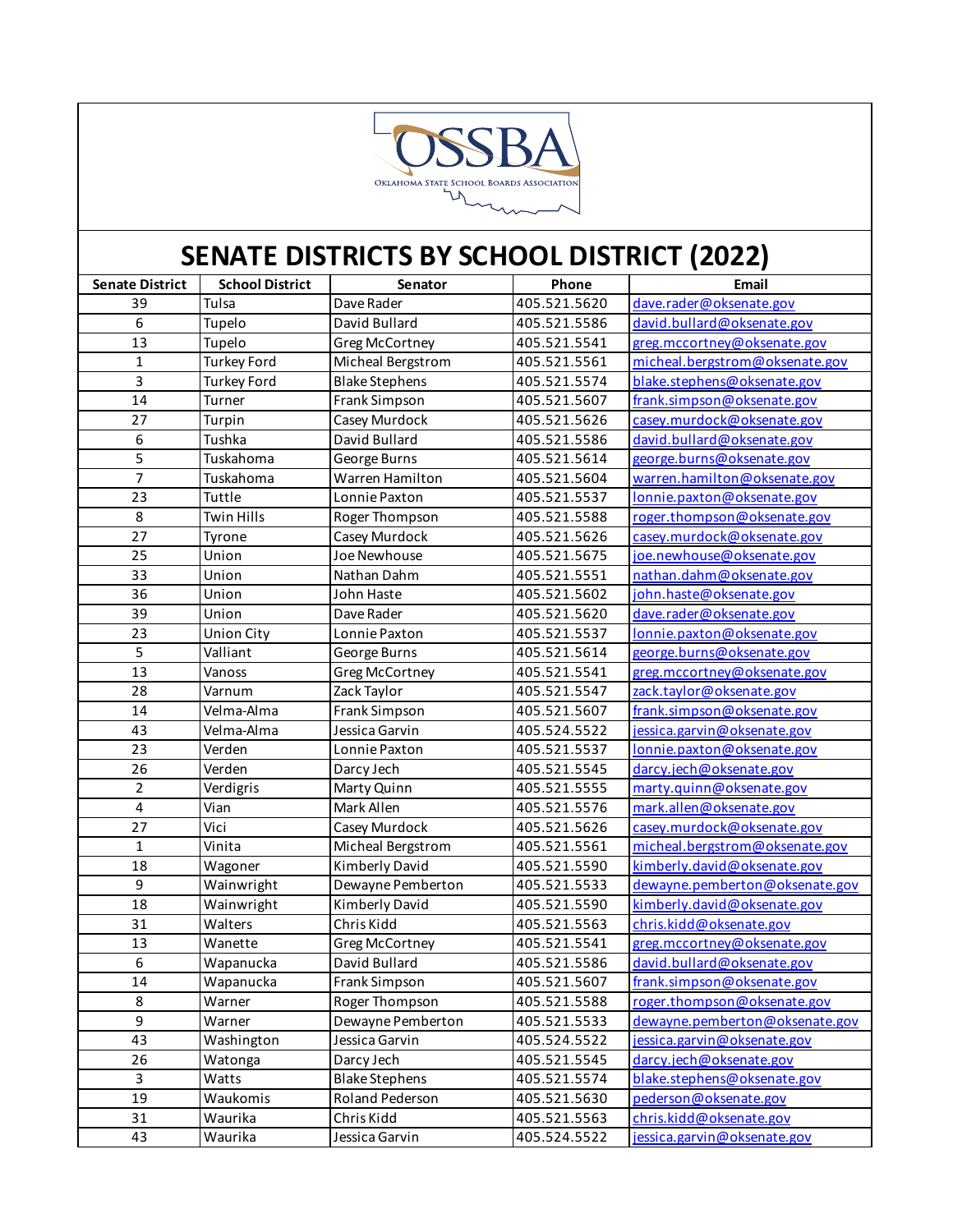

| <b>Senate District</b> | <b>School District</b> | Senator               | Phone        | Email                          |
|------------------------|------------------------|-----------------------|--------------|--------------------------------|
| 13                     | Wayne                  | Greg McCortney        | 405.521.5541 | greg.mccortney@oksenate.gov    |
| 43                     | Wayne                  | Jessica Garvin        | 405.524.5522 | jessica.garvin@oksenate.gov    |
| 27                     | Waynoka                | Casey Murdock         | 405.521.5626 | casey.murdock@oksenate.gov     |
| 26                     | Weatherford            | Darcy Jech            | 405.521.5545 | darcy.jech@oksenate.gov        |
| 38                     | Weatherford            | <b>Brent Howard</b>   | 405.521.5612 | brent.howard@oksenate.gov      |
| 8                      | <b>Webbers Falls</b>   | Roger Thompson        | 405.521.5588 | roger.thompson@oksenate.gov    |
| 9                      | <b>Webbers Falls</b>   | Dewayne Pemberton     | 405.521.5533 | dewayne.pemberton@oksenate.gov |
| $\mathbf{1}$           | Welch                  | Micheal Bergstrom     | 405.521.5561 | micheal.bergstrom@oksenate.gov |
| $\overline{7}$         | Weleetka               | Warren Hamilton       | 405.521.5604 | warren.hamilton@oksenate.gov   |
| 8                      | Weleetka               | Roger Thompson        | 405.521.5588 | roger.thompson@oksenate.gov    |
| 20                     | Wellston               | Chuck Hall            | 405.521.5628 | chuck.hall@oksenate.gov        |
| 28                     | Wellston               | Zack Taylor           | 405.521.5547 | zack.taylor@oksenate.gov       |
| 30                     | Western Heights        | Julia Kirt            | 405.521.5636 | julia.kirt@oksenate.gov        |
| 44                     | Western Heights        | Michael Brooks        | 405.521.5557 | michael.brooks@oksenate.gov    |
| 3                      | Westville              | <b>Blake Stephens</b> | 405.521.5574 | blake.stephens@oksenate.gov    |
| 7                      | Wetumka                | Warren Hamilton       | 405.521.5604 | warren.hamilton@oksenate.gov   |
| $\overline{7}$         | Wewoka                 | Warren Hamilton       | 405.521.5604 | warren.hamilton@oksenate.gov   |
| 28                     | Wewoka                 | Zack Taylor           | 405.521.5547 | zack.taylor@oksenate.gov       |
| $\mathbf{1}$           | White Oak              | Micheal Bergstrom     | 405.521.5561 | micheal.bergstrom@oksenate.gov |
| 28                     | White Rock             | Zack Taylor           | 405.521.5547 | zack.taylor@oksenate.gov       |
| 13                     | Whitebead              | Greg McCortney        | 405.521.5541 | greg.mccortney@oksenate.gov    |
| 7                      | Whitefield             | Warren Hamilton       | 405.521.5604 | warren.hamilton@oksenate.gov   |
| 5                      | Whitesboro             | George Burns          | 405.521.5614 | george.burns@oksenate.gov      |
| $\mathbf{1}$           | Wicklife               | Micheal Bergstrom     | 405.521.5561 | micheal.bergstrom@oksenate.gov |
| 7                      | Wilburton              | Warren Hamilton       | 405.521.5604 | warren.hamilton@oksenate.gov   |
| 8                      | Wilson                 | Roger Thompson        | 405.521.5588 | roger.thompson@oksenate.gov    |
| 14                     | Wilson                 | Frank Simpson         | 405.521.5607 | frank.simpson@oksenate.gov     |
| 4                      | Wister                 | Mark Allen            | 405.521.5576 | mark.allen@oksenate.gov        |
| 5                      | Wister                 | George Burns          | 405.521.5614 | george.burns@oksenate.gov      |
| $\overline{9}$         | Woodall                | Dewayne Pemberton     | 405.521.5533 | dewayne.pemberton@oksenate.gov |
| 18                     | Woodall                | Kimberly David        | 405.521.5590 | kimberly.david@oksenate.gov    |
| 10                     | Woodland               | <b>Bill Coleman</b>   | 405.521.5581 | bill.coleman@oksenate.gov      |
| 20                     | Woodland               | Chuck Hall            | 405.521.5628 | chuck.hall@oksenate.gov        |
| 27                     | Woodward               | Casey Murdock         | 405.521.5626 | casey.murdock@oksenate.gov     |
| 5                      | Wright City            | George Burns          | 405.521.5614 | george.burns@oksenate.gov      |
| $\mathbf{1}$           | Wyandotte              | Micheal Bergstrom     | 405.521.5561 | micheal.bergstrom@oksenate.gov |
| 13                     | Wynnewood              | Greg McCortney        | 405.521.5541 | greg.mccortney@oksenate.gov    |
| 14                     | Wynnewood              | Frank Simpson         | 405.521.5607 | frank.simpson@oksenate.gov     |
| $10\,$                 | Wynona                 | <b>Bill Coleman</b>   | 405.521.5581 | bill.coleman@oksenate.gov      |
| $20\,$                 | Yale                   | Chuck Hall            | 405.521.5628 | chuck.hall@oksenate.gov        |
| 21                     | Yale                   | Tom Dugger            | 405.521.5572 | tom.dugger@oksenate.gov        |
| 27                     | Yarbrough              | Casey Murdock         | 405.521.5626 | casey.murdock@oksenate.gov     |
| 22                     | Yukon                  | Jake Merrick          | 405.521.5592 | jake.merrick@oksenate.gov      |
| 23                     | Yukon                  | Lonnie Paxton         | 405.521.5537 | lonnie.paxton@oksenate.gov     |